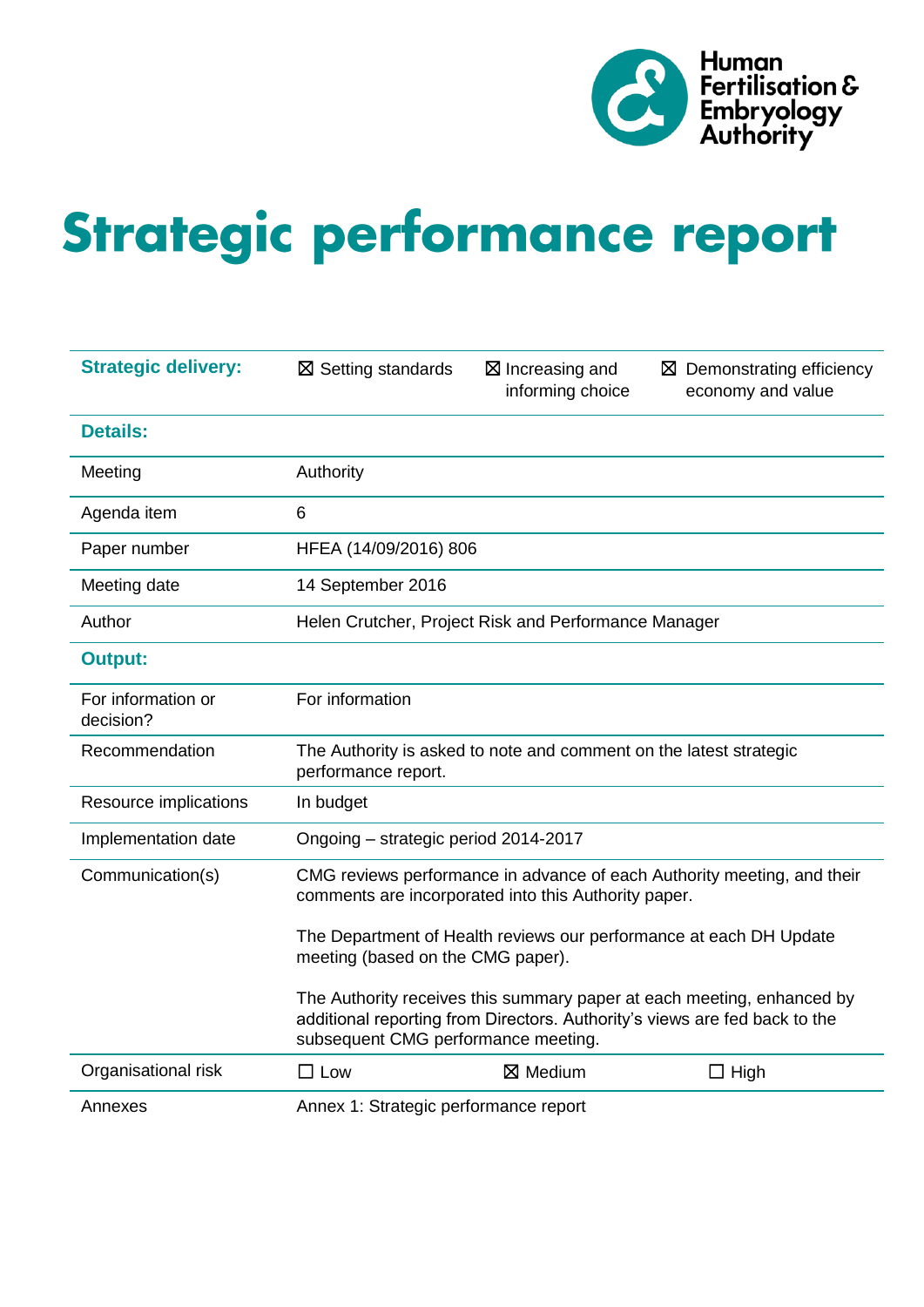#### **Introduction** 1.

- 1.1. The attached paper summarises the main performance indicators, following discussion by the Corporate Management Group (CMG) at its August performance meeting.
- 1.2. Most of the data relates to the position at the end of June 2016.
- 1.3. Overall performance is good. However, four performance indicators in the red, with progress on delivery of some of our strategic aims delayed.
- **1.4.** The cause of these delays is slipped timelines for IfQ deliverables. These are the result of the diversion of resources to important business as usual tasks and the impact of earlier delays to beta timelines. A more detailed account of the slippages in IfQ can be found at item 7 on the agenda, paper number HFEA (14/09/2016) 807.
- **1.5.** IfQ is being delivered through an Agile approach, so re-planning of timeframes is a natural part of delivery and delays are being managed. Whereas, the dates of strategic milestones have not been revised since December at the beginning of the beta phase of the programme, and so do not reflect these changes.

#### $2.$ **Recommendation**

2.1. The Authority is asked to note the latest strategic performance report.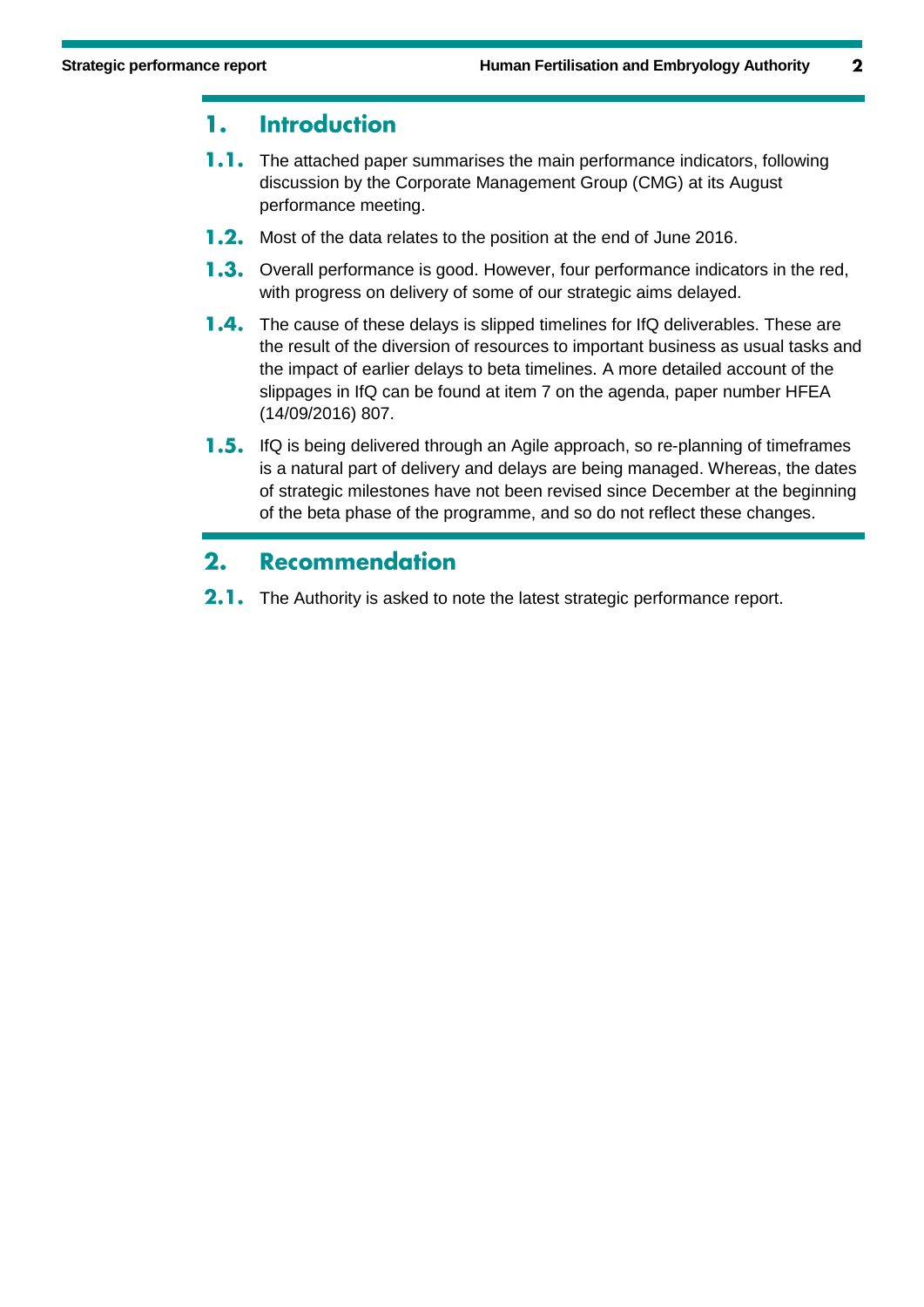# Annex A - HFEA strategic performance scorecard

# **1. Summary section**



![](_page_2_Figure_6.jpeg)

![](_page_2_Figure_7.jpeg)

![](_page_2_Figure_8.jpeg)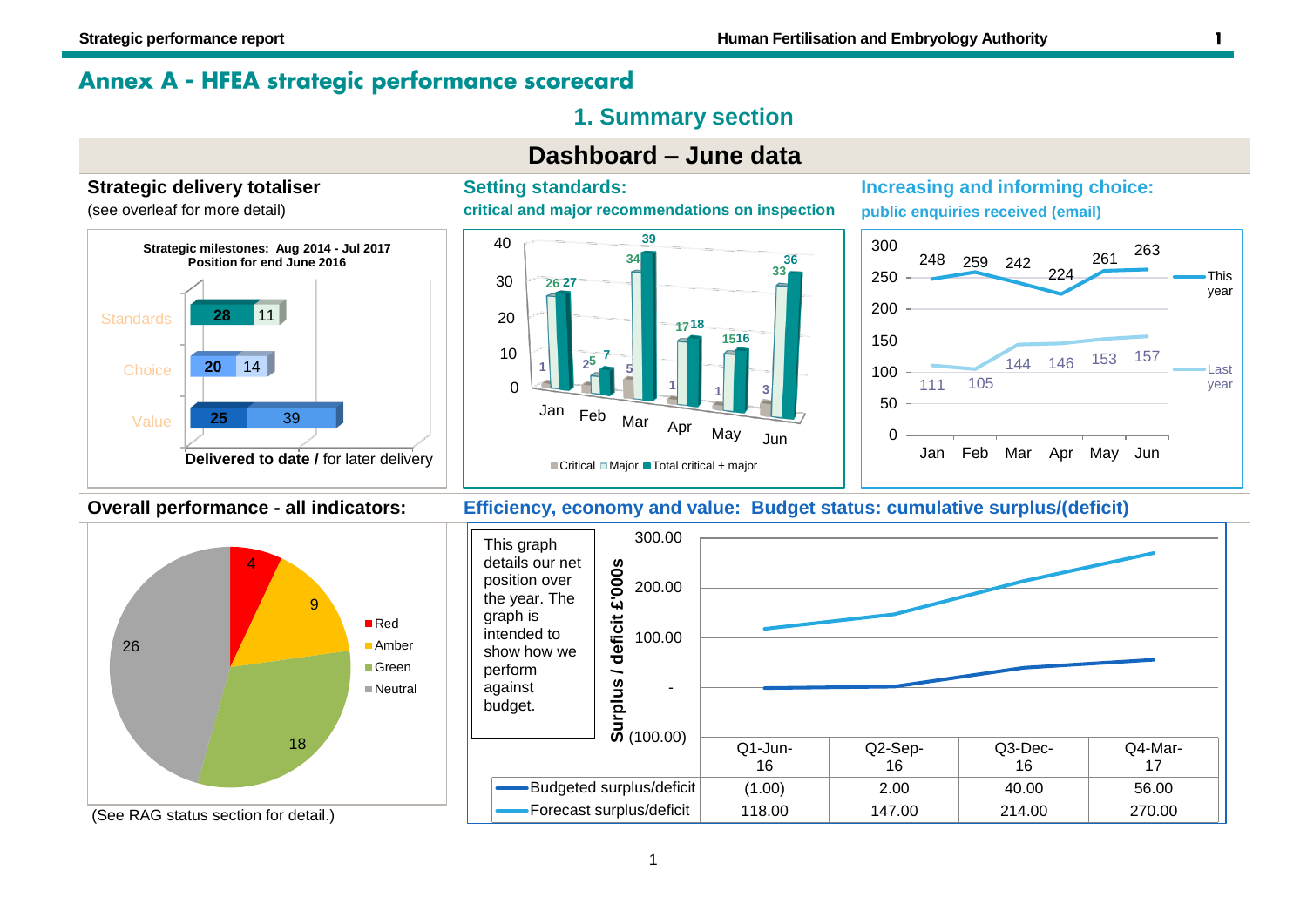# **Dashboard - Commentary**

# **Strategic delivery (to end of June) - summary:**

![](_page_3_Figure_4.jpeg)

![](_page_3_Figure_5.jpeg)

It was previously necessary to re-cast the timeline for the beta phase of IfQ. We reached our next GDS gateway review point in mid-May, and passed the reviews for both the website and clinic portal (with a number of recommendations).

This meant that we could then proceed towards the public beta phase of work. Some IfQ milestones have been delayed, mainly as a result of earlier gateway process delays or because of technical interdependencies with products that are not yet ready, causing some knock-on delays for other milestones. However, we are still making good progress, and both products reached the milestone of being ready for a beta release in July (just after the period of this report). Some of our original milestones for this quarter will be delivered later than originally planned, since we will need to allow for some agile development time and iteration of the products in response to beta feedback and the continuing work on data cleansing.

 $\mathbf{2}$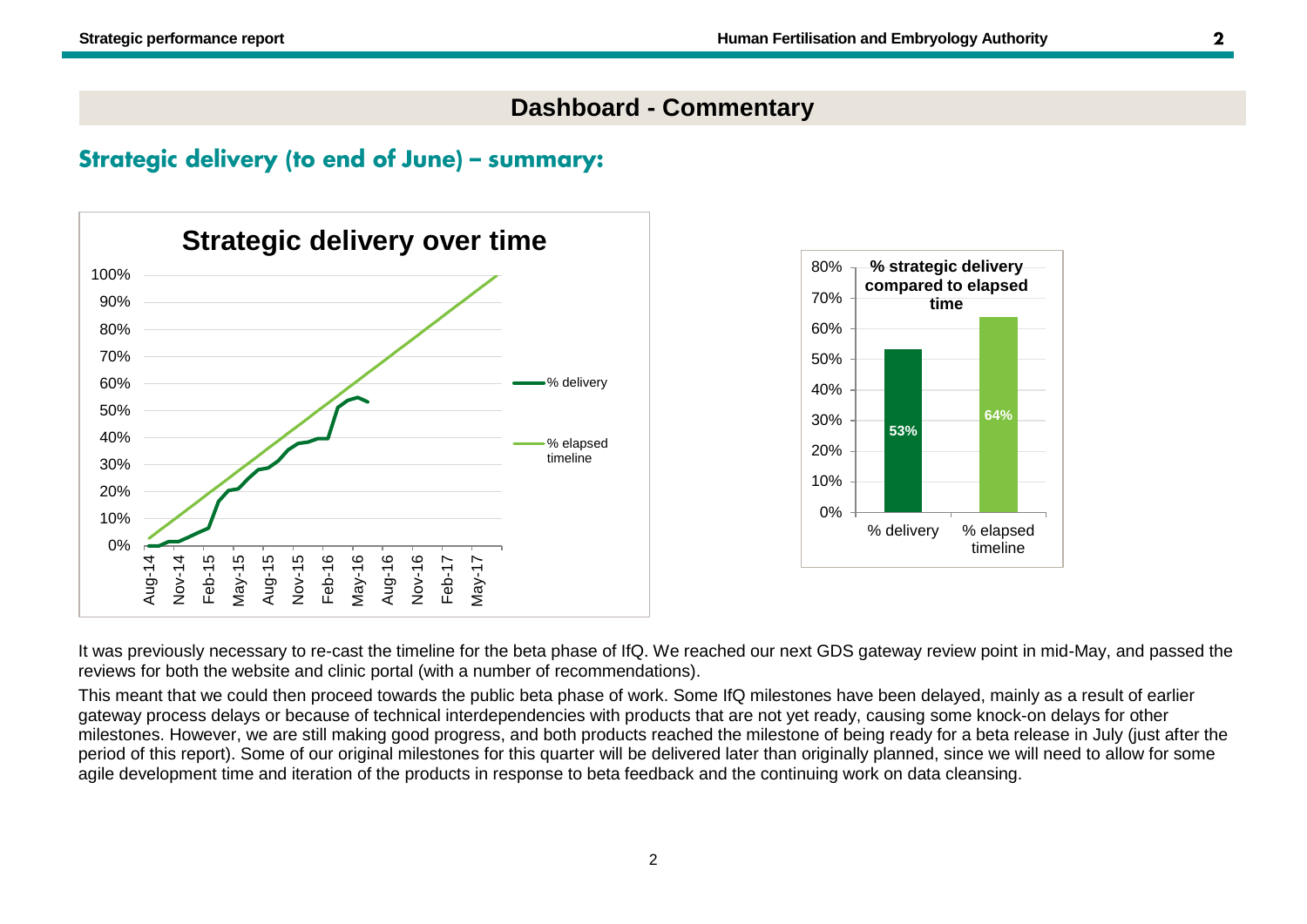# **Strategic delivery in May and June:**

#### **Setting standards**

There were no delivery milestones for this area in May and June.

#### **Increasing and informing choice**

There were no delivery milestones for this area in May and June.

#### **Efficiency, economy and value**

In May, we successfully prepared for and passed two DH GDS assessments, for the clinic portal and for the new website and CaFC. We also commenced trial load one in preparation for our future migration of data to the new Register. We did not complete trial load one as quickly as hoped and it has been delayed from the originally anticipated date of end June 2016 to end September 2016, due to:

- Delays finalising the Data Dictionary, which inform the trial load process
- Delays finalising Release 1 of the Clinic Portal and Website which diverted resource away from trial load one.

As noted above, there are a number of linked delays owing to slippages in the IfQ programme having knock-on effects. This is manageable through agile re-planning, and work is still going well, with planning for the next stage, release two work for the Portal and EDI, well under way.

Four milestones originally planned for completion in June have been deferred to August or September. The total number of delayed items is now 11, but these are all linked to the same changes to the IfQ timeline, and are being addressed. They are:

- Data cleansing (this was originally expected to complete in April, but has taken longer)
- Getting more explicit patient experience data into inspection reports (this was originally due to be in place by the end of June, but depends on the new CafC, which is not yet in place).
- Release 1 of the clinic portal was originally due to reach private/limited beta in March, and has been delayed.
- The first full 6 monthly update of the new CafC was originally due to take place in April, but this depends on moving into first live beta, and then full live.
- The original plan was for the clinic portal to go to early adopters for user testing as part of moving to live beta this has been delayed from April.
- Organisational 'blueprinting'. The planned departmental review of processes has been deferred to December, since more early 'vision' work on the future conformation of the organisation is needed first. Early thinking on this has started.
- Trial load 1 completion prior to other trial loads prior to data migration this was originally due to finish in May, but has taken longer than expected, as indicated above.
- Portal R1 full (post-private) beta was originally due to be in progress during June.
- The Portal 'go live' gateway review was originally scheduled for June, and will now be rescheduled for later (this is dependent on obtaining and addressing feedback from live beta).
- Similarly, the website was originally scheduled to go live in June or July, and will need to have a later gateway review (again, dependent on obtaining live beta feedback first).
- Trial load 2 has been delayed from an original intended date of June, by the over-running of trial load 1.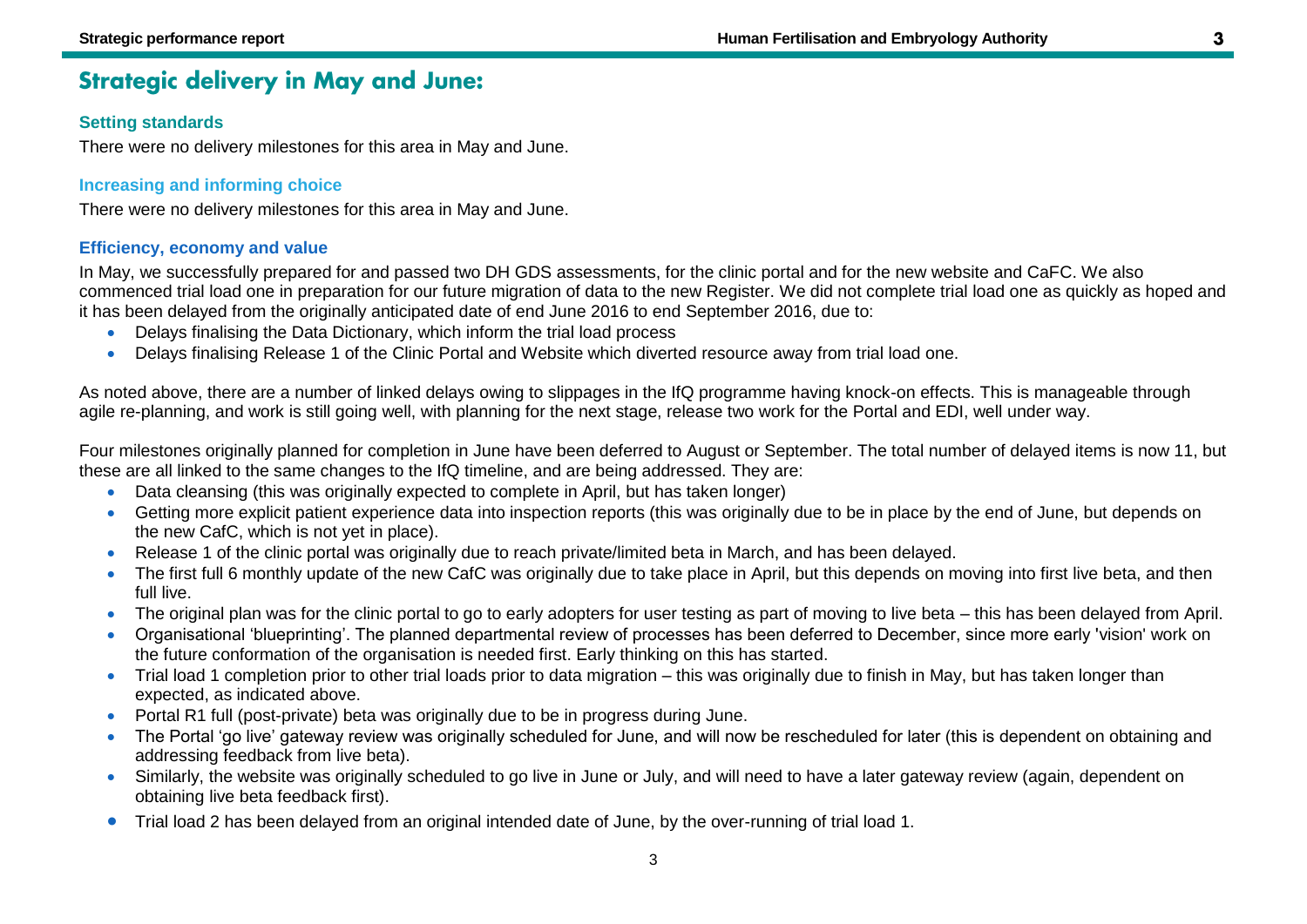# Red/amber/green status of performance indicators as at June 2016

The four red key performance indicators (KPI) shown in the 'overall status - performance indicators' pie chart on the dashboard are as follows:

In June unexpected loss of power to the HFEA offices affected three indicators. The power outage lasted for three working days and resulted in no access to the organisation's documents and licensing database. The first affected indicator is the percentage of finalised Licence Committee, SAC, representations hearing and ELP decisions published on HFEA website within five working days of Chair sign-off. The KPI for this indicator is 100%. In June this was 65% due to seven sets of minutes being published later than expected. The second of the affected indicators was the average number of working days between minutes being finalised and decision communicated to clinics (minutes forwarded and licence issued or letter sent explaining refusal of licence). The KPI for this indicator is 100% published within two days however, again, because there was no access to the organisation's documents and database, only 81% of the 21 decisions (17) were sent on time, with 4 delayed. The third indicator affected by the power outage was the subset of the figure above, which only includes those items that followed from an inspection (renewals, interims, unannounced, change of premises and new centres).

In June we also missed the KPI for the average number of working days from day of inspection to the day the draft report is sent to the PR. The KPI for this indicator is 90% to be sent to clinics within 20 working days. In June 50% (3 of the 6 reports) were sent within this timeframe. Of the three late reports, one report was sent at 23wd. One report was sent at 28wd due to a complex inspection with a number of considerations which required the undertaking of a management review which delayed the report. One report was sent at 31wd due to the inspection process being delayed because of difficulty finding peer reviewer. The inspector was unable to complete the assessment (and inspection report) until the peer review was returned.

No projects were on a red risk rating in June.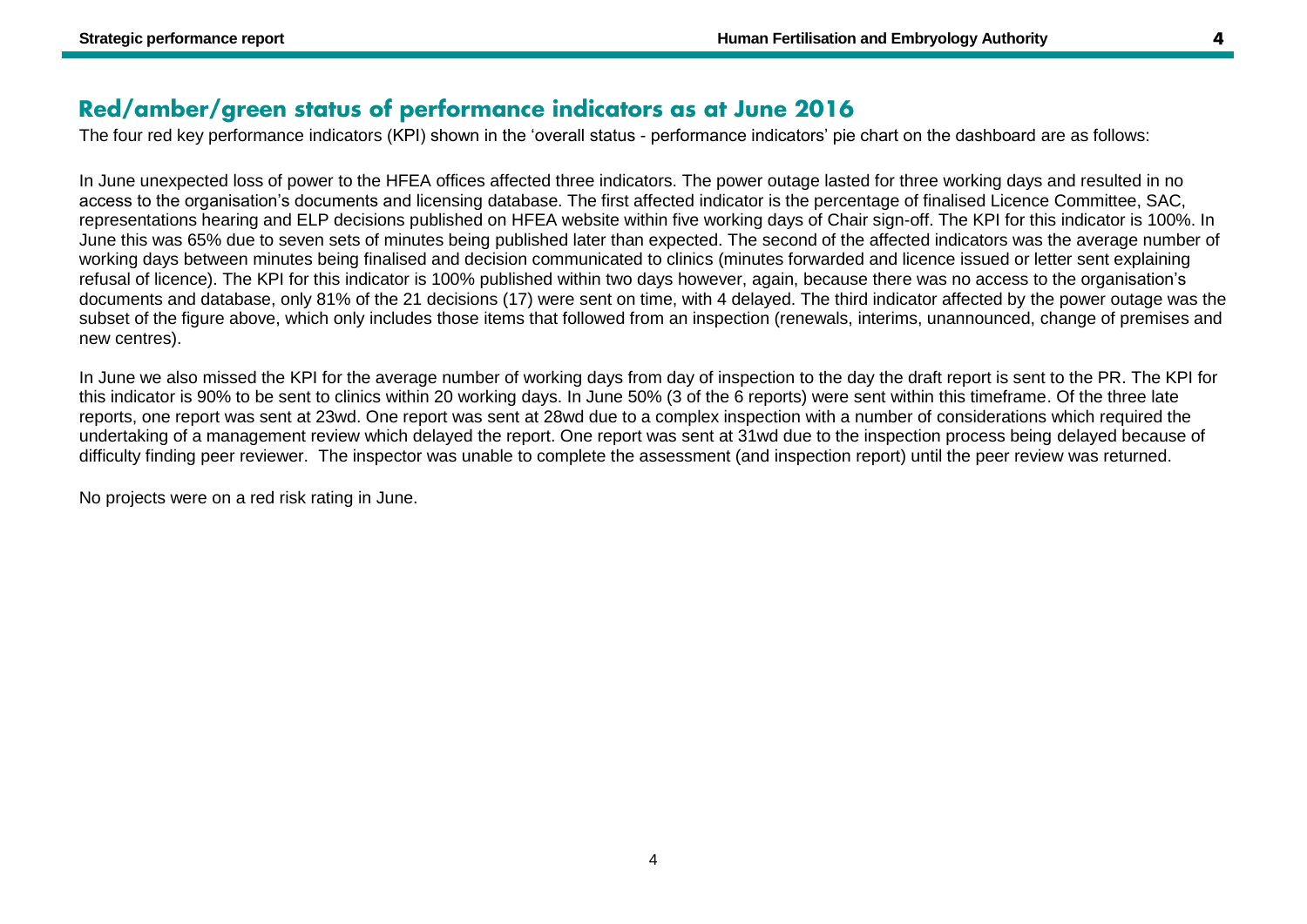# **Budget status - June data**

The dashboard shows the overall surplus/deficit position. The graphs below show how the surplus or deficit has arisen. These figures are updated quarterly, approximately one month after the end of each quarter.

![](_page_6_Figure_4.jpeg)

This graph shows our budgeted (planned) income including grant-in-aid (GIA) compared to what is actually happening. The remaining ten months (3 quarters) are based on budget hence the closeness of the two lines. As of month 3 (30 June 2016) we have exceeded our budgeted income by £262k. A detailed analysis of treatment cycles has been undertaken, see commentary for explanation.

![](_page_6_Figure_6.jpeg)

This graph is the second component that makes up the surplus/deficit. This includes costs relating to IfQ, although they are being funded from reserves and will be transferred to the balance sheet at year end.

We are three months into the new business year and have undertaken a review of costs and plans for the remainder of the year. The forecast figures therefore have been adjusted to take into account known expenses to be incurred throughout the year.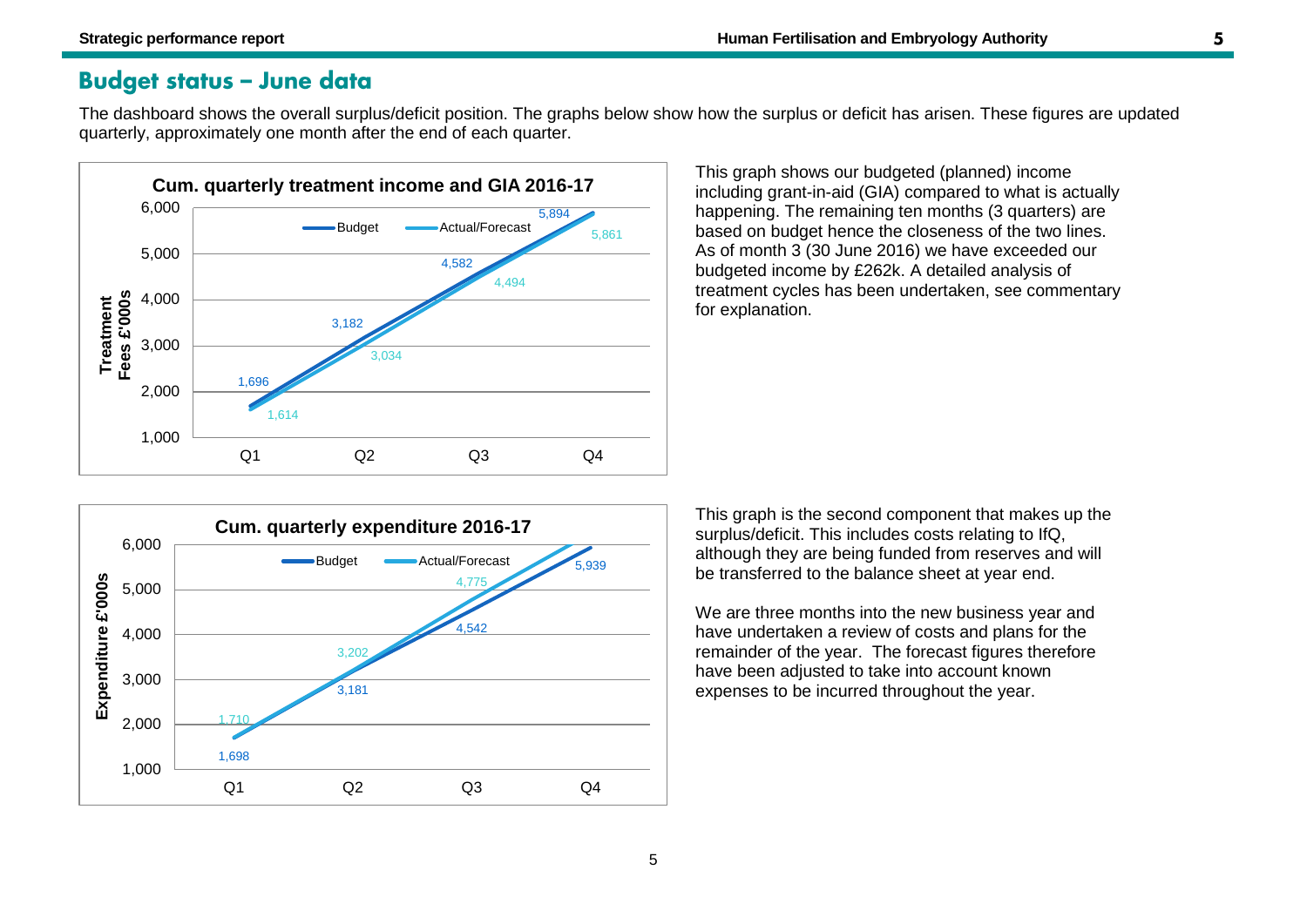**Graph: eSet % trends NHS/private:**

# **Quality and safety of care**

As agreed previously, the following items are most meaningful when reported on an annual basis and will continue to be presented to the Authority each year in September:

- number of risk tool alerts (and themes)
- common non-compliances (by type)
- incidents report (and themes).

The following figures and graphs were run on 2 August 2016.

#### **ESET split by private/NHS:**

![](_page_7_Figure_9.jpeg)

**Explanatory text:** Showing the total of all reported IVF treatment forms and counting those that the clinics recorded as eSET

As of February 2016 data, we updated this graph to display the relative percentages of eSET for NHS and privately funded cycles, rather than the percentage of all treatments as was previously shown. This relative approach gives a clearer picture, given that the number of overall cycles completed in the private sector is significantly higher than the number of NHS cycles. We have retained the raw figures in the table, so that the 'all treatment' numbers can still be seen as well.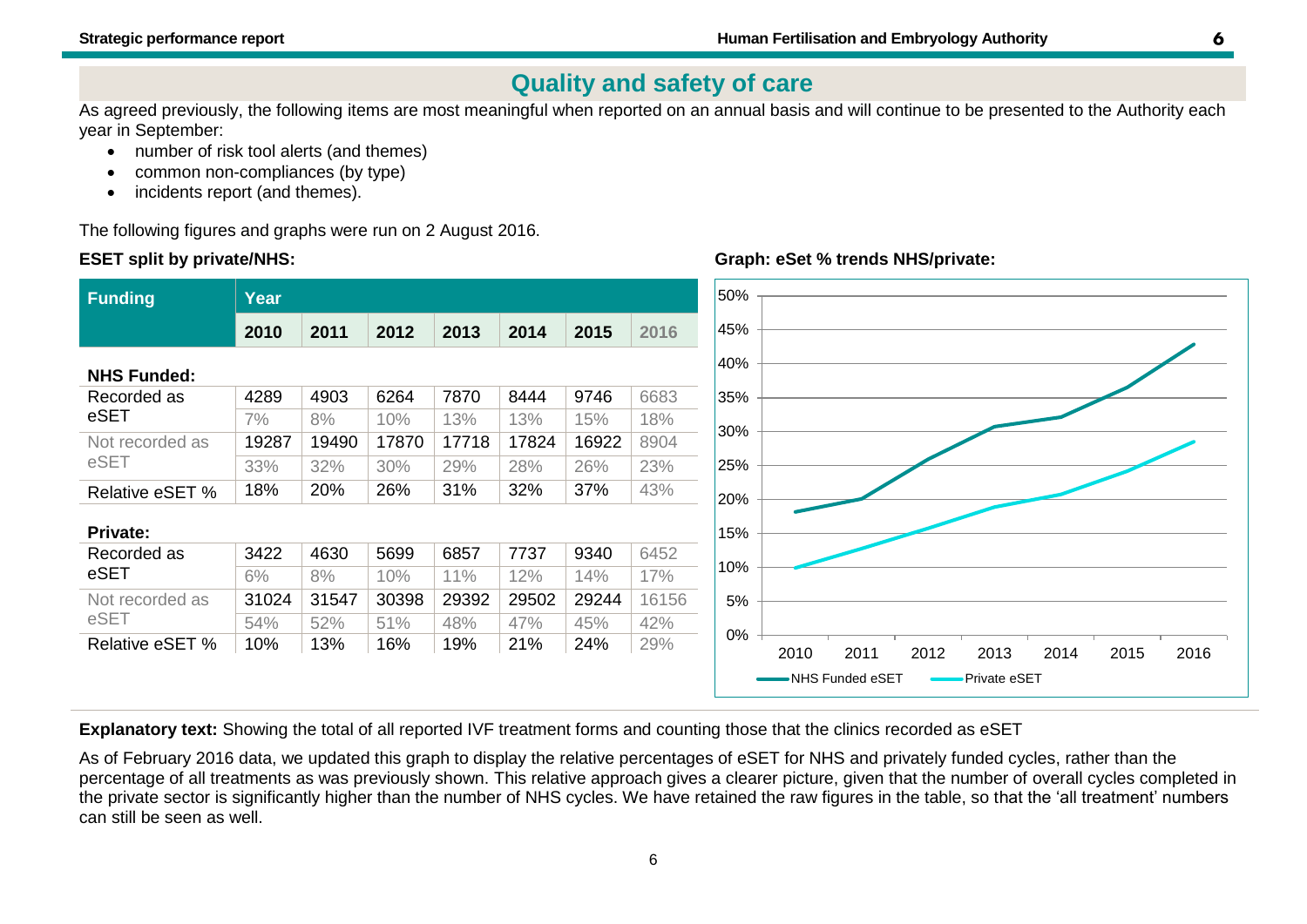**Unfiltered success rates as % - pregnancies (rather than outcomes, since this provides a better real-time picture):**

| <b>Years</b> | <b>All cycles</b> | <b>Pregnancies</b> | <b>Pregnancy rate %</b> |
|--------------|-------------------|--------------------|-------------------------|
| 2010         | 58022             | 16112              | 27.77                   |
| 2011         | 60570             | 16896              | 27.89                   |
| 2012         | 60231             | 17455              | 28.98                   |
| 2013         | 61837             | 18650              | 30.16                   |
| 2014         | 63507             | 19875              | 31.3                    |
| 2015         | 65252             | 20611              | 31.59                   |
| 2016         | 38196             | 9650               | 25.26                   |

**Graph showing the pregnancy rate over recent years:**

![](_page_8_Figure_5.jpeg)

**Explanatory text:** Looking at all IVF treatment forms, and providing a count of pregnancies - as recorded on the early outcome form.

2016 figures are in grey since it is still quite early in the year, and there is always a lag in reporting pregnancies.

 $\overline{ }$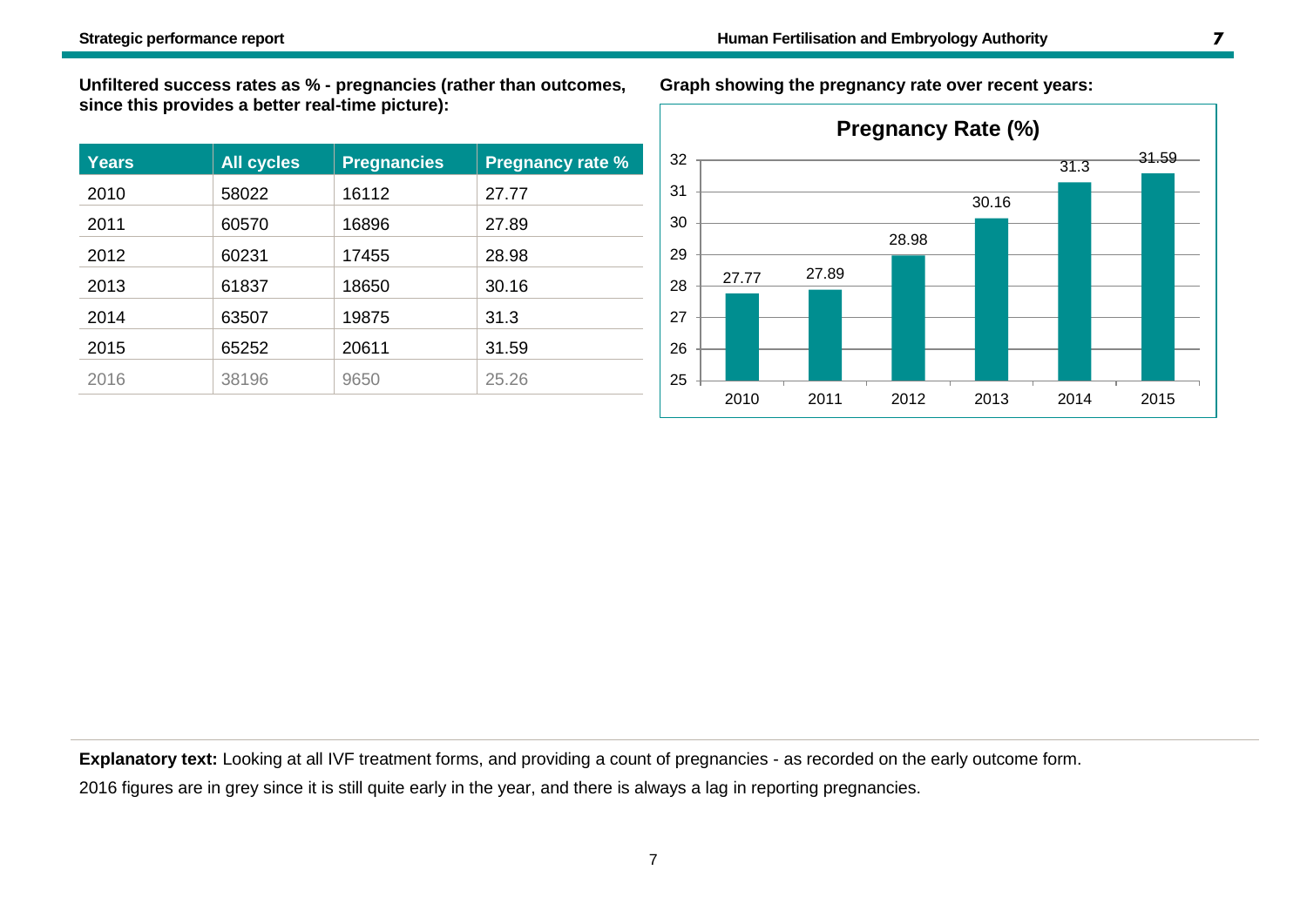#### **2. Indicator section**

# **Key performance and volume indicators – June data:**

![](_page_9_Figure_4.jpeg)

**Setting standards: improving the lifelong experience for donors, donor-conceived people, patients using donor conception, and their wider families.**

![](_page_9_Figure_6.jpeg)

<sup>1</sup> Blue dashed line in graphs = KPI target level. This line may be invisible when performance and target are identical (eg, 100%).

8

<sup>&</sup>lt;sup>2</sup> Direction in which we are trying to drive performance. (Are we aiming to exceed, equal, or stay beneath this particular KPI target?)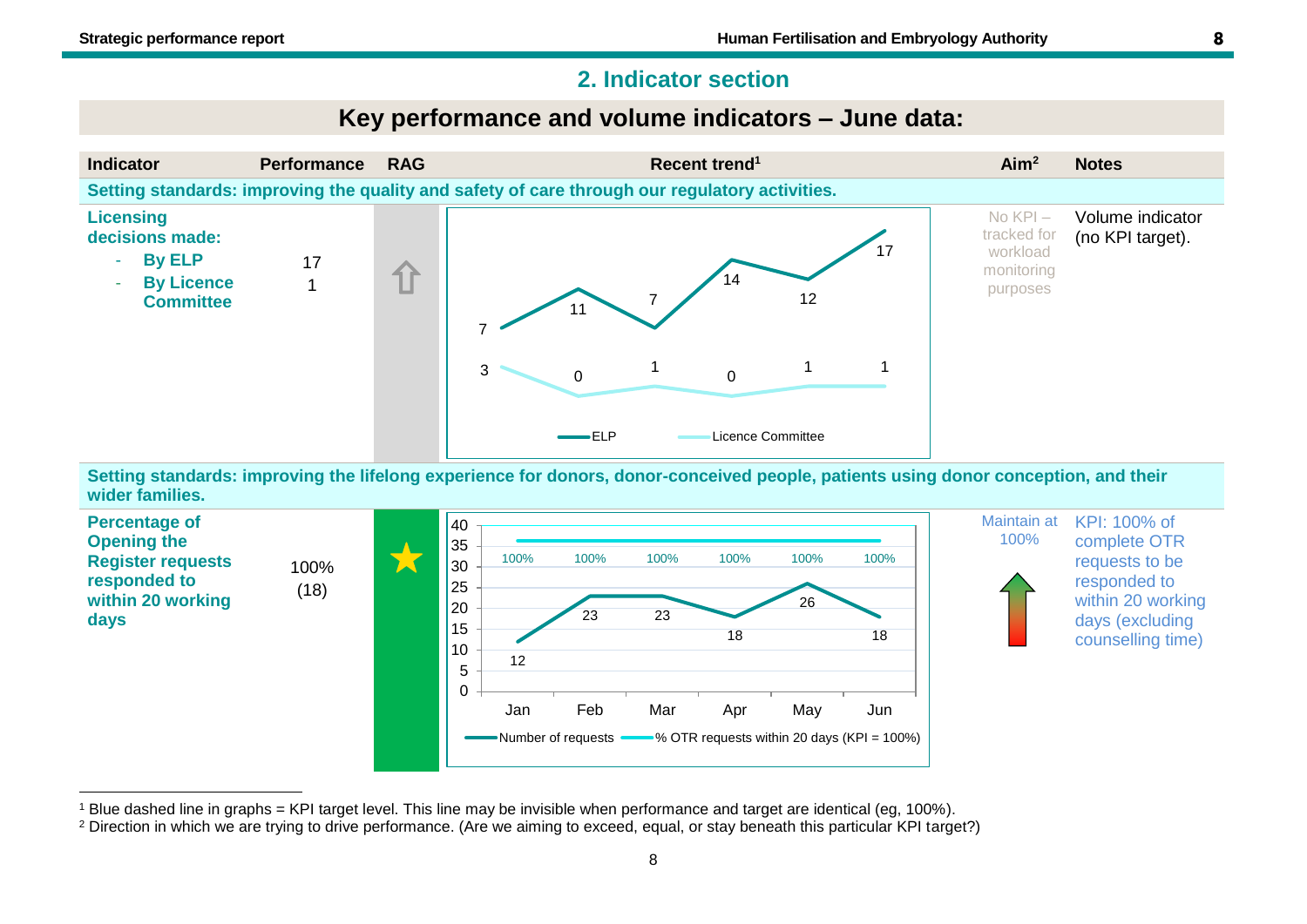**Indicator Performance RAG Recent trend<sup>1</sup> Aim<sup>2</sup> Notes Increasing and informing choice: using the data in the Register of Treatments to improve outcomes and research.**

See graphs focused on quality of outcomes – after dashboard page.

![](_page_10_Figure_4.jpeg)

**Commentary:** This measure may vary significantly during public beta or when the new website becomes live. This will mean that new data will not be comparable with the previous year until we have a year's worth of this new data.

June saw a huge surge in interest in the surrogacy options page, with an increase of some 300% on the previous year and a rate two and a half times higher than the average top ranking pages. The spike – which occurred between Monday 27 to Wednesday 29 June (peaking on Tuesday) saw 23,000 page views, compared with normal traffic which varied between around 6,000 and 10,000 page views a day over the month.

Investigation has shown that 44% of the traffic in that time period came from India (compared to 18% in the UK). Initial views in identifying the cause of the spike was the recent ban on surrogate services in India to foreigners – however this is still not passed in law. The more likely reason was the news that a Bollywood, single male, actor, Tusshar Kapoor, had become a father via surrogacy which was announced in the Indian media around the dates quoted above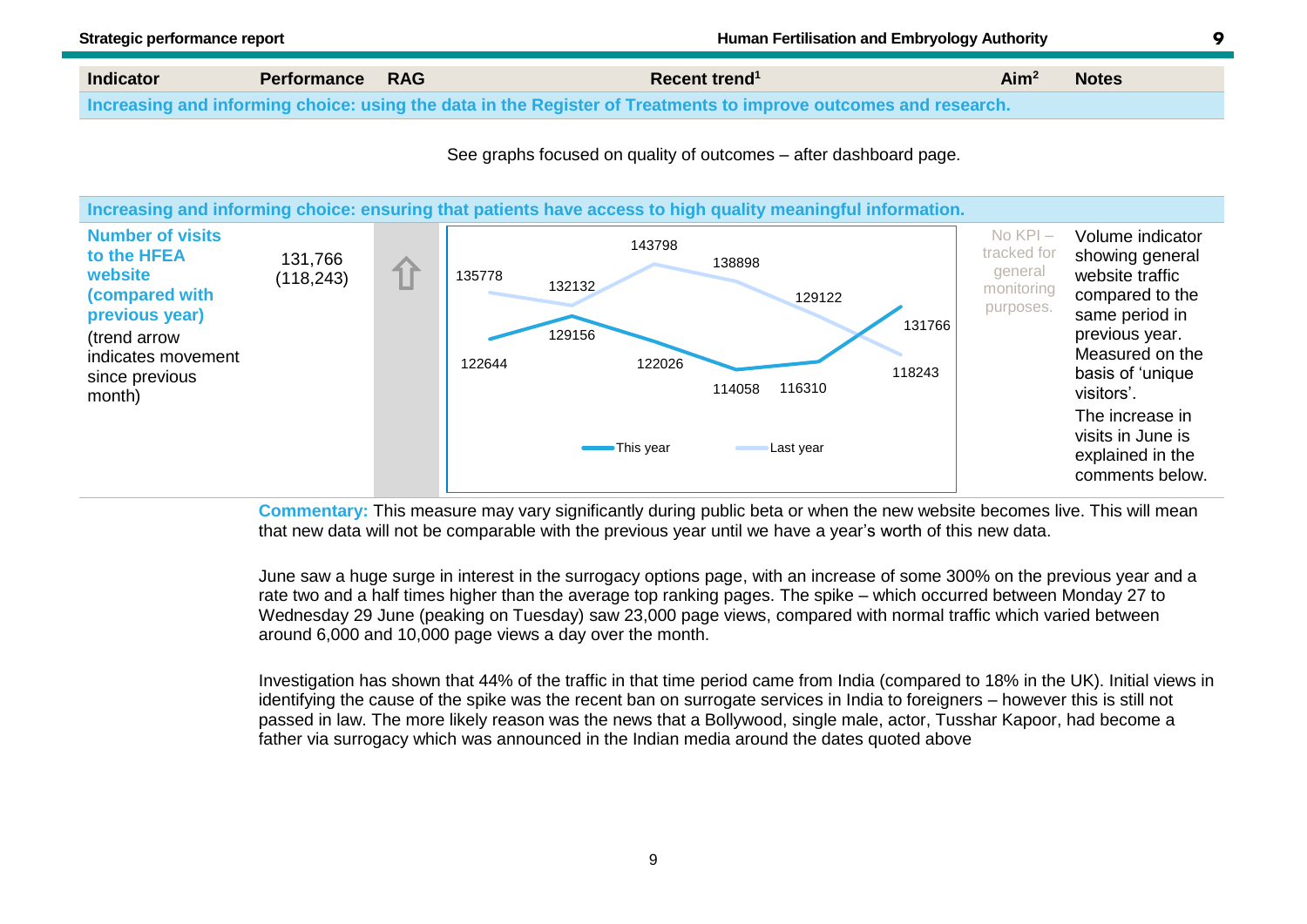![](_page_11_Figure_3.jpeg)

**Commentary:** Performance has dropped below the target due to two complex applications falling outside the KPI in May and June 2016. In each case this was due to the committee deferring the items in order to obtain additional legal advice on the 'significant risk' test.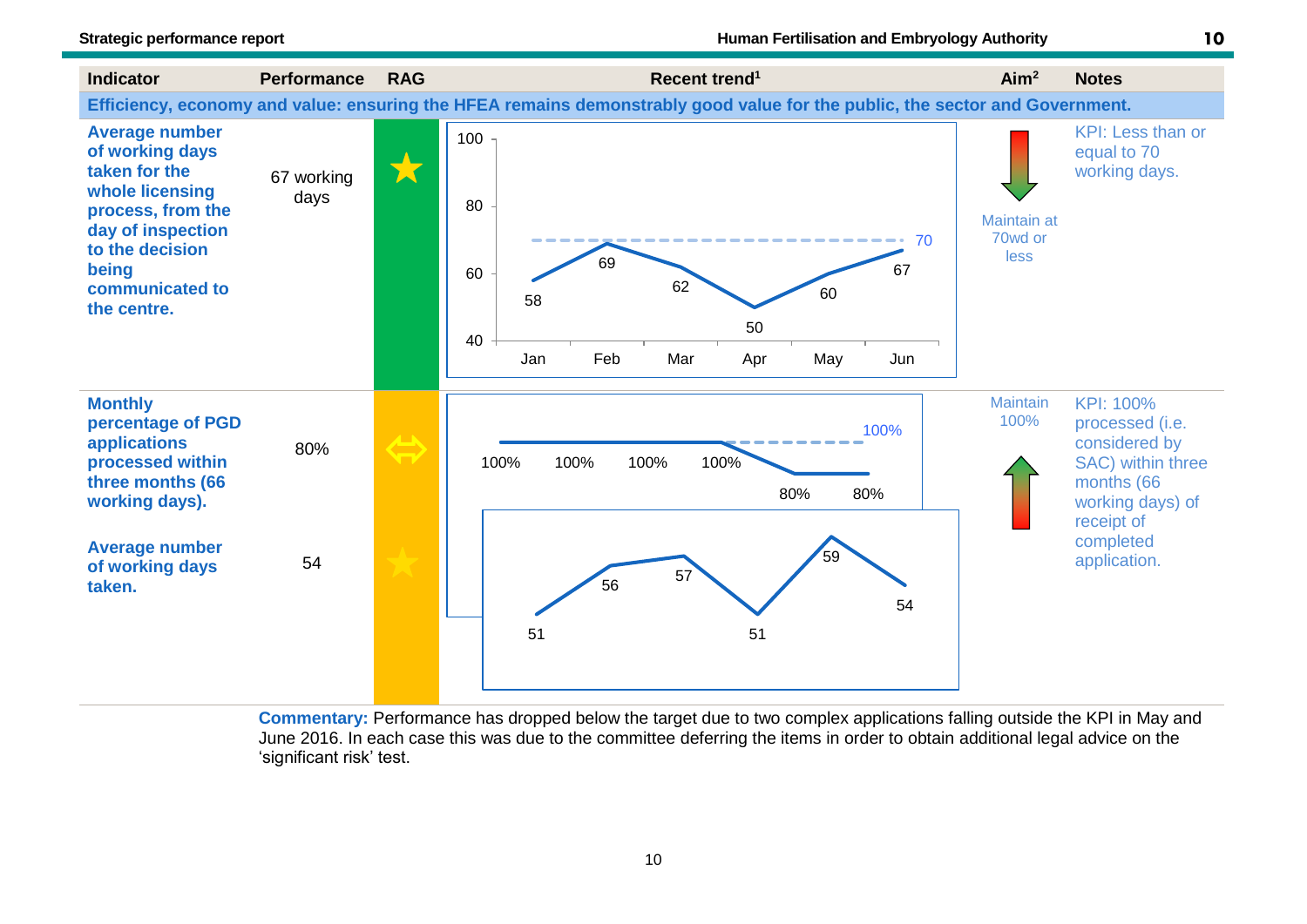![](_page_12_Figure_2.jpeg)

**Commentary:** Although there have not been mitochondria related requests to report over the last few months, it is likely that interest in mitochondria will increase once more in the coming months once the report of the most recent expert panel scientific review is published.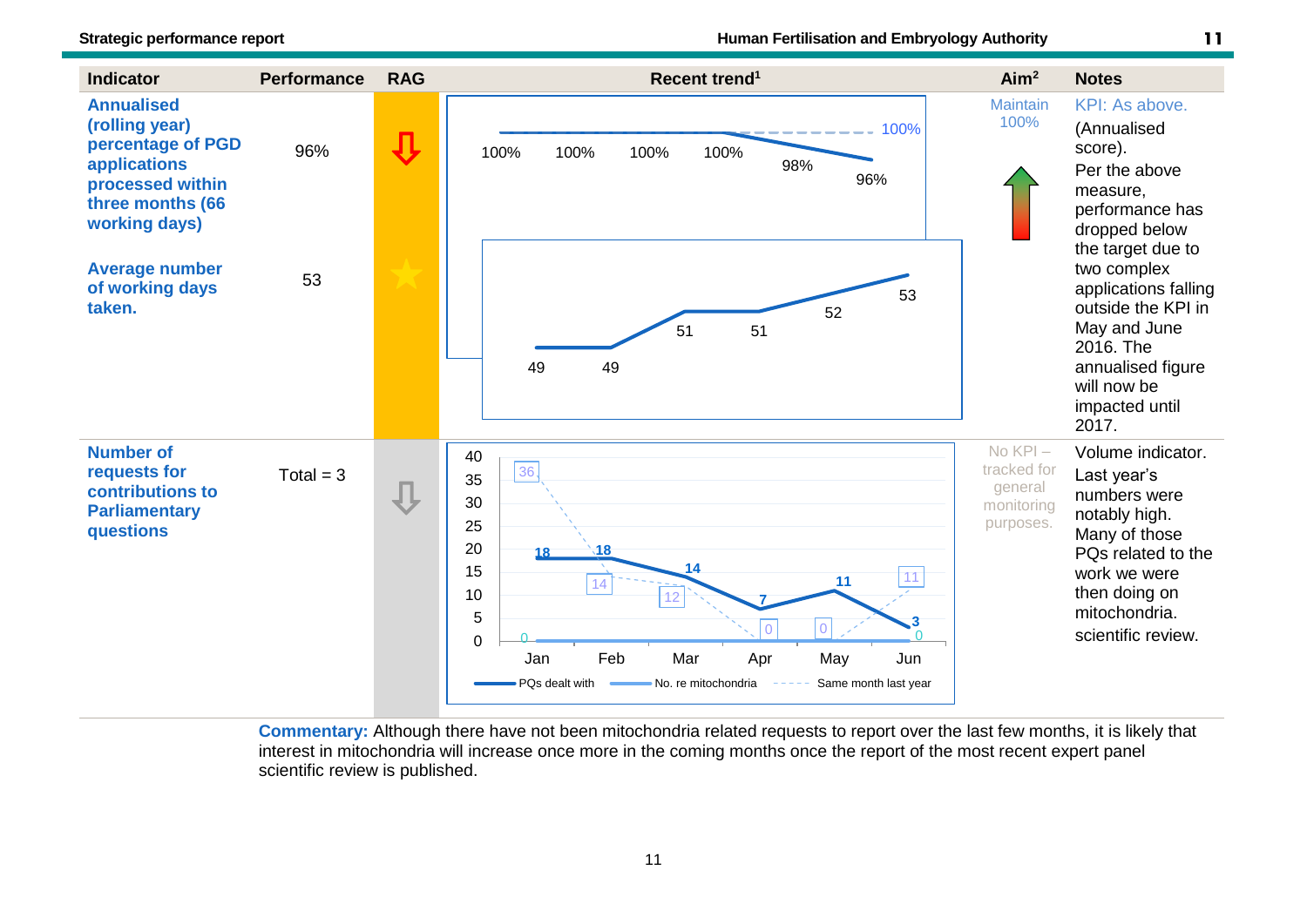![](_page_13_Figure_2.jpeg)

**Commentary:** The current absence rate has returned to below KPI following an earlier rise which was due mainly to long-term sick leave and seasonal illnesses. This was investigated and did not demonstrate a trend towards problematic sickness absence, though we will continue to monitor this.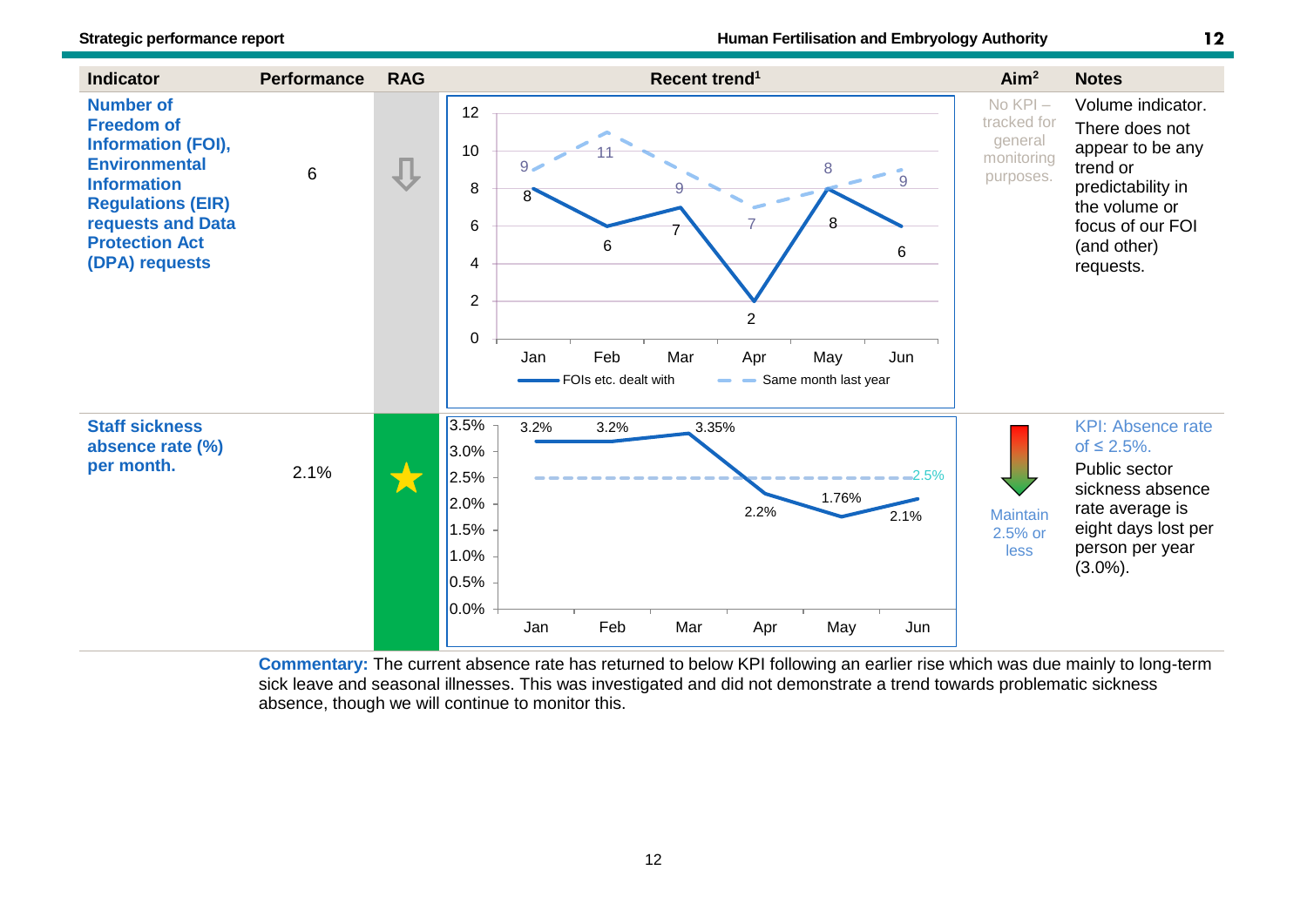![](_page_14_Figure_2.jpeg)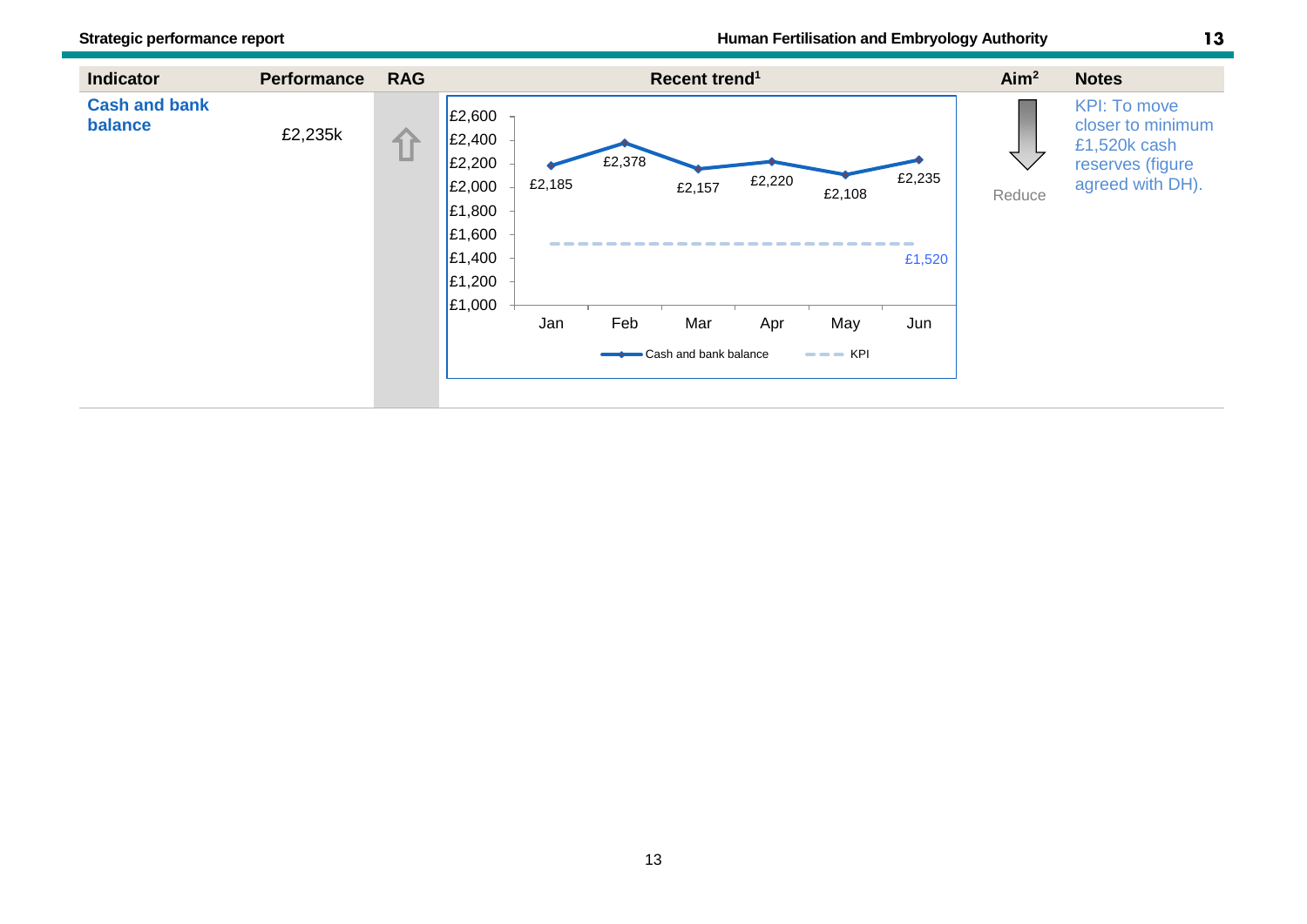| <b>Management accounts: May 2016:</b><br><b>Management</b><br>accounts:<br><b>Income &amp; Expenditure Account</b><br><b>May-2016</b><br><b>Accounting Period</b><br><b>Full Year</b><br><b>Year to Date</b><br>$\sqrt[3]{8}$ Variance<br>Variance<br><b>Actual YTD Budget YTD</b><br><b>YTD</b><br><b>YTD</b><br>Forecast<br><b>Budget</b><br>Variance<br>$\%$<br>£<br>£<br>£<br>£<br>£<br>£<br>Grant-in-aid<br>958<br>958<br>0<br>$\blacksquare$<br>$\overline{\phantom{a}}$<br>928<br>756<br>(172)<br>4,472<br>Licence Fees<br>(23)<br>4,472<br>Other Income<br>$\overline{1}$<br>61<br>6<br>6<br>$\mathbf{1}$<br>757<br>(172)<br>5,436<br>929<br>5,436<br>Total Income<br>(0)<br>Revenue Costs - Charged to Expenditure<br>452<br>2,679<br>447<br>(1)<br>2,666<br>(13)<br>Salaries (excluding Authority)<br>4<br>20<br>97<br>17<br><b>Shared Services</b><br>20<br>0<br>81<br>$\overline{a}$<br>$\boldsymbol{7}$<br>Employer's NI Contributions<br>42<br>42<br>254<br>$\mathbf{1}$<br>247<br>÷,<br>93<br>97<br>(1)<br>Employer's Pension Contribution<br>(4)<br>572<br>573<br>4<br>24<br>24<br>146<br>146<br>Authority salaries inc. NI Contributions<br>-1<br>$\overline{a}$<br>$30\,$<br>Temporary Staff costs<br>21<br>$\mathbf 0$<br>30<br>(21)<br>$\overline{a}$<br>$\blacksquare$<br><b>Other Staff Costs</b><br>40<br>38<br>5<br>265<br>(2)<br>265<br>50<br>Other Authority/Committee costs<br>36<br>14<br>(28)<br>301<br>301<br>3<br>$\overline{7}$<br>28<br>Other Compliance Costs<br>4<br>(61)<br>28<br>$\,6$<br>13<br>$\overline{7}$<br>142<br>142<br>Other Strategy Costs<br>(53)<br>115<br>(6)<br>Facilities Costs incl non-cash<br>121<br>5<br>488<br>488<br>21<br>15<br>93<br>93<br><b>IT costs Costs</b><br>(6)<br>36<br>Legal Costs<br>47<br>56<br>9<br>400<br>400<br>(16)<br><b>Professional Fees</b><br>14<br>11<br>(2)<br>20<br>67<br>67<br>936<br>940<br>5<br>40<br><b>Total Revenue Costs</b><br>(1)<br>5,547<br>5,507<br>(96)<br>(70)<br>Total Surplus/(Deficit) before Capital & Project costs<br>(7)<br>(183)<br>(177)<br>(111)<br>92<br>104<br>12<br>472<br>IFQ & Other Project Costs - Reserves funded<br>(12)<br>472<br>$\overline{1}$<br>(1)<br>$\pmb{0}$<br>Other Capital Costs<br>100<br>100 | <b>Indicator</b> | <b>Performance</b><br><b>RAG</b> |  |      | Recent trend <sup>1</sup> |  |     |     | Aim <sup>2</sup> | <b>Notes</b> |  |  |  |
|---------------------------------------------------------------------------------------------------------------------------------------------------------------------------------------------------------------------------------------------------------------------------------------------------------------------------------------------------------------------------------------------------------------------------------------------------------------------------------------------------------------------------------------------------------------------------------------------------------------------------------------------------------------------------------------------------------------------------------------------------------------------------------------------------------------------------------------------------------------------------------------------------------------------------------------------------------------------------------------------------------------------------------------------------------------------------------------------------------------------------------------------------------------------------------------------------------------------------------------------------------------------------------------------------------------------------------------------------------------------------------------------------------------------------------------------------------------------------------------------------------------------------------------------------------------------------------------------------------------------------------------------------------------------------------------------------------------------------------------------------------------------------------------------------------------------------------------------------------------------------------------------------------------------------------------------------------------------------------------------------------------------------------------------------------------------------------------------------------------------------------------------------------------------------------------------------------------------------------|------------------|----------------------------------|--|------|---------------------------|--|-----|-----|------------------|--------------|--|--|--|
|                                                                                                                                                                                                                                                                                                                                                                                                                                                                                                                                                                                                                                                                                                                                                                                                                                                                                                                                                                                                                                                                                                                                                                                                                                                                                                                                                                                                                                                                                                                                                                                                                                                                                                                                                                                                                                                                                                                                                                                                                                                                                                                                                                                                                                 |                  |                                  |  |      |                           |  |     |     |                  |              |  |  |  |
|                                                                                                                                                                                                                                                                                                                                                                                                                                                                                                                                                                                                                                                                                                                                                                                                                                                                                                                                                                                                                                                                                                                                                                                                                                                                                                                                                                                                                                                                                                                                                                                                                                                                                                                                                                                                                                                                                                                                                                                                                                                                                                                                                                                                                                 |                  |                                  |  |      |                           |  |     |     |                  |              |  |  |  |
|                                                                                                                                                                                                                                                                                                                                                                                                                                                                                                                                                                                                                                                                                                                                                                                                                                                                                                                                                                                                                                                                                                                                                                                                                                                                                                                                                                                                                                                                                                                                                                                                                                                                                                                                                                                                                                                                                                                                                                                                                                                                                                                                                                                                                                 |                  |                                  |  |      |                           |  |     |     |                  |              |  |  |  |
|                                                                                                                                                                                                                                                                                                                                                                                                                                                                                                                                                                                                                                                                                                                                                                                                                                                                                                                                                                                                                                                                                                                                                                                                                                                                                                                                                                                                                                                                                                                                                                                                                                                                                                                                                                                                                                                                                                                                                                                                                                                                                                                                                                                                                                 |                  |                                  |  |      |                           |  |     |     |                  |              |  |  |  |
|                                                                                                                                                                                                                                                                                                                                                                                                                                                                                                                                                                                                                                                                                                                                                                                                                                                                                                                                                                                                                                                                                                                                                                                                                                                                                                                                                                                                                                                                                                                                                                                                                                                                                                                                                                                                                                                                                                                                                                                                                                                                                                                                                                                                                                 |                  |                                  |  |      |                           |  |     |     |                  |              |  |  |  |
|                                                                                                                                                                                                                                                                                                                                                                                                                                                                                                                                                                                                                                                                                                                                                                                                                                                                                                                                                                                                                                                                                                                                                                                                                                                                                                                                                                                                                                                                                                                                                                                                                                                                                                                                                                                                                                                                                                                                                                                                                                                                                                                                                                                                                                 |                  |                                  |  |      |                           |  |     |     |                  |              |  |  |  |
|                                                                                                                                                                                                                                                                                                                                                                                                                                                                                                                                                                                                                                                                                                                                                                                                                                                                                                                                                                                                                                                                                                                                                                                                                                                                                                                                                                                                                                                                                                                                                                                                                                                                                                                                                                                                                                                                                                                                                                                                                                                                                                                                                                                                                                 |                  |                                  |  |      |                           |  |     |     |                  |              |  |  |  |
|                                                                                                                                                                                                                                                                                                                                                                                                                                                                                                                                                                                                                                                                                                                                                                                                                                                                                                                                                                                                                                                                                                                                                                                                                                                                                                                                                                                                                                                                                                                                                                                                                                                                                                                                                                                                                                                                                                                                                                                                                                                                                                                                                                                                                                 |                  |                                  |  |      |                           |  |     |     |                  |              |  |  |  |
|                                                                                                                                                                                                                                                                                                                                                                                                                                                                                                                                                                                                                                                                                                                                                                                                                                                                                                                                                                                                                                                                                                                                                                                                                                                                                                                                                                                                                                                                                                                                                                                                                                                                                                                                                                                                                                                                                                                                                                                                                                                                                                                                                                                                                                 |                  |                                  |  |      |                           |  |     |     |                  |              |  |  |  |
|                                                                                                                                                                                                                                                                                                                                                                                                                                                                                                                                                                                                                                                                                                                                                                                                                                                                                                                                                                                                                                                                                                                                                                                                                                                                                                                                                                                                                                                                                                                                                                                                                                                                                                                                                                                                                                                                                                                                                                                                                                                                                                                                                                                                                                 |                  |                                  |  |      |                           |  |     |     |                  |              |  |  |  |
|                                                                                                                                                                                                                                                                                                                                                                                                                                                                                                                                                                                                                                                                                                                                                                                                                                                                                                                                                                                                                                                                                                                                                                                                                                                                                                                                                                                                                                                                                                                                                                                                                                                                                                                                                                                                                                                                                                                                                                                                                                                                                                                                                                                                                                 |                  |                                  |  |      |                           |  |     |     |                  |              |  |  |  |
|                                                                                                                                                                                                                                                                                                                                                                                                                                                                                                                                                                                                                                                                                                                                                                                                                                                                                                                                                                                                                                                                                                                                                                                                                                                                                                                                                                                                                                                                                                                                                                                                                                                                                                                                                                                                                                                                                                                                                                                                                                                                                                                                                                                                                                 |                  |                                  |  |      |                           |  |     |     |                  |              |  |  |  |
|                                                                                                                                                                                                                                                                                                                                                                                                                                                                                                                                                                                                                                                                                                                                                                                                                                                                                                                                                                                                                                                                                                                                                                                                                                                                                                                                                                                                                                                                                                                                                                                                                                                                                                                                                                                                                                                                                                                                                                                                                                                                                                                                                                                                                                 |                  |                                  |  |      |                           |  |     |     |                  |              |  |  |  |
|                                                                                                                                                                                                                                                                                                                                                                                                                                                                                                                                                                                                                                                                                                                                                                                                                                                                                                                                                                                                                                                                                                                                                                                                                                                                                                                                                                                                                                                                                                                                                                                                                                                                                                                                                                                                                                                                                                                                                                                                                                                                                                                                                                                                                                 |                  |                                  |  |      |                           |  |     |     |                  |              |  |  |  |
|                                                                                                                                                                                                                                                                                                                                                                                                                                                                                                                                                                                                                                                                                                                                                                                                                                                                                                                                                                                                                                                                                                                                                                                                                                                                                                                                                                                                                                                                                                                                                                                                                                                                                                                                                                                                                                                                                                                                                                                                                                                                                                                                                                                                                                 |                  |                                  |  |      |                           |  |     |     |                  |              |  |  |  |
|                                                                                                                                                                                                                                                                                                                                                                                                                                                                                                                                                                                                                                                                                                                                                                                                                                                                                                                                                                                                                                                                                                                                                                                                                                                                                                                                                                                                                                                                                                                                                                                                                                                                                                                                                                                                                                                                                                                                                                                                                                                                                                                                                                                                                                 |                  |                                  |  |      |                           |  |     |     |                  |              |  |  |  |
|                                                                                                                                                                                                                                                                                                                                                                                                                                                                                                                                                                                                                                                                                                                                                                                                                                                                                                                                                                                                                                                                                                                                                                                                                                                                                                                                                                                                                                                                                                                                                                                                                                                                                                                                                                                                                                                                                                                                                                                                                                                                                                                                                                                                                                 |                  |                                  |  |      |                           |  |     |     |                  |              |  |  |  |
|                                                                                                                                                                                                                                                                                                                                                                                                                                                                                                                                                                                                                                                                                                                                                                                                                                                                                                                                                                                                                                                                                                                                                                                                                                                                                                                                                                                                                                                                                                                                                                                                                                                                                                                                                                                                                                                                                                                                                                                                                                                                                                                                                                                                                                 |                  |                                  |  |      |                           |  |     |     |                  |              |  |  |  |
|                                                                                                                                                                                                                                                                                                                                                                                                                                                                                                                                                                                                                                                                                                                                                                                                                                                                                                                                                                                                                                                                                                                                                                                                                                                                                                                                                                                                                                                                                                                                                                                                                                                                                                                                                                                                                                                                                                                                                                                                                                                                                                                                                                                                                                 |                  |                                  |  |      |                           |  |     |     |                  |              |  |  |  |
|                                                                                                                                                                                                                                                                                                                                                                                                                                                                                                                                                                                                                                                                                                                                                                                                                                                                                                                                                                                                                                                                                                                                                                                                                                                                                                                                                                                                                                                                                                                                                                                                                                                                                                                                                                                                                                                                                                                                                                                                                                                                                                                                                                                                                                 |                  |                                  |  |      |                           |  |     |     |                  |              |  |  |  |
|                                                                                                                                                                                                                                                                                                                                                                                                                                                                                                                                                                                                                                                                                                                                                                                                                                                                                                                                                                                                                                                                                                                                                                                                                                                                                                                                                                                                                                                                                                                                                                                                                                                                                                                                                                                                                                                                                                                                                                                                                                                                                                                                                                                                                                 |                  |                                  |  |      |                           |  |     |     |                  |              |  |  |  |
|                                                                                                                                                                                                                                                                                                                                                                                                                                                                                                                                                                                                                                                                                                                                                                                                                                                                                                                                                                                                                                                                                                                                                                                                                                                                                                                                                                                                                                                                                                                                                                                                                                                                                                                                                                                                                                                                                                                                                                                                                                                                                                                                                                                                                                 |                  |                                  |  |      |                           |  |     |     |                  |              |  |  |  |
|                                                                                                                                                                                                                                                                                                                                                                                                                                                                                                                                                                                                                                                                                                                                                                                                                                                                                                                                                                                                                                                                                                                                                                                                                                                                                                                                                                                                                                                                                                                                                                                                                                                                                                                                                                                                                                                                                                                                                                                                                                                                                                                                                                                                                                 |                  |                                  |  |      |                           |  |     |     |                  |              |  |  |  |
|                                                                                                                                                                                                                                                                                                                                                                                                                                                                                                                                                                                                                                                                                                                                                                                                                                                                                                                                                                                                                                                                                                                                                                                                                                                                                                                                                                                                                                                                                                                                                                                                                                                                                                                                                                                                                                                                                                                                                                                                                                                                                                                                                                                                                                 |                  |                                  |  |      |                           |  |     |     |                  |              |  |  |  |
|                                                                                                                                                                                                                                                                                                                                                                                                                                                                                                                                                                                                                                                                                                                                                                                                                                                                                                                                                                                                                                                                                                                                                                                                                                                                                                                                                                                                                                                                                                                                                                                                                                                                                                                                                                                                                                                                                                                                                                                                                                                                                                                                                                                                                                 |                  |                                  |  |      |                           |  |     |     |                  |              |  |  |  |
|                                                                                                                                                                                                                                                                                                                                                                                                                                                                                                                                                                                                                                                                                                                                                                                                                                                                                                                                                                                                                                                                                                                                                                                                                                                                                                                                                                                                                                                                                                                                                                                                                                                                                                                                                                                                                                                                                                                                                                                                                                                                                                                                                                                                                                 |                  |                                  |  |      |                           |  |     |     |                  |              |  |  |  |
|                                                                                                                                                                                                                                                                                                                                                                                                                                                                                                                                                                                                                                                                                                                                                                                                                                                                                                                                                                                                                                                                                                                                                                                                                                                                                                                                                                                                                                                                                                                                                                                                                                                                                                                                                                                                                                                                                                                                                                                                                                                                                                                                                                                                                                 |                  |                                  |  |      |                           |  |     |     | (40)             |              |  |  |  |
|                                                                                                                                                                                                                                                                                                                                                                                                                                                                                                                                                                                                                                                                                                                                                                                                                                                                                                                                                                                                                                                                                                                                                                                                                                                                                                                                                                                                                                                                                                                                                                                                                                                                                                                                                                                                                                                                                                                                                                                                                                                                                                                                                                                                                                 |                  |                                  |  |      |                           |  |     |     |                  |              |  |  |  |
|                                                                                                                                                                                                                                                                                                                                                                                                                                                                                                                                                                                                                                                                                                                                                                                                                                                                                                                                                                                                                                                                                                                                                                                                                                                                                                                                                                                                                                                                                                                                                                                                                                                                                                                                                                                                                                                                                                                                                                                                                                                                                                                                                                                                                                 |                  |                                  |  |      |                           |  |     |     |                  |              |  |  |  |
| <b>TOTAL NET ACTIVITY</b><br>86                                                                                                                                                                                                                                                                                                                                                                                                                                                                                                                                                                                                                                                                                                                                                                                                                                                                                                                                                                                                                                                                                                                                                                                                                                                                                                                                                                                                                                                                                                                                                                                                                                                                                                                                                                                                                                                                                                                                                                                                                                                                                                                                                                                                 |                  |                                  |  | (79) | (166)                     |  | 462 | 502 | (40)             |              |  |  |  |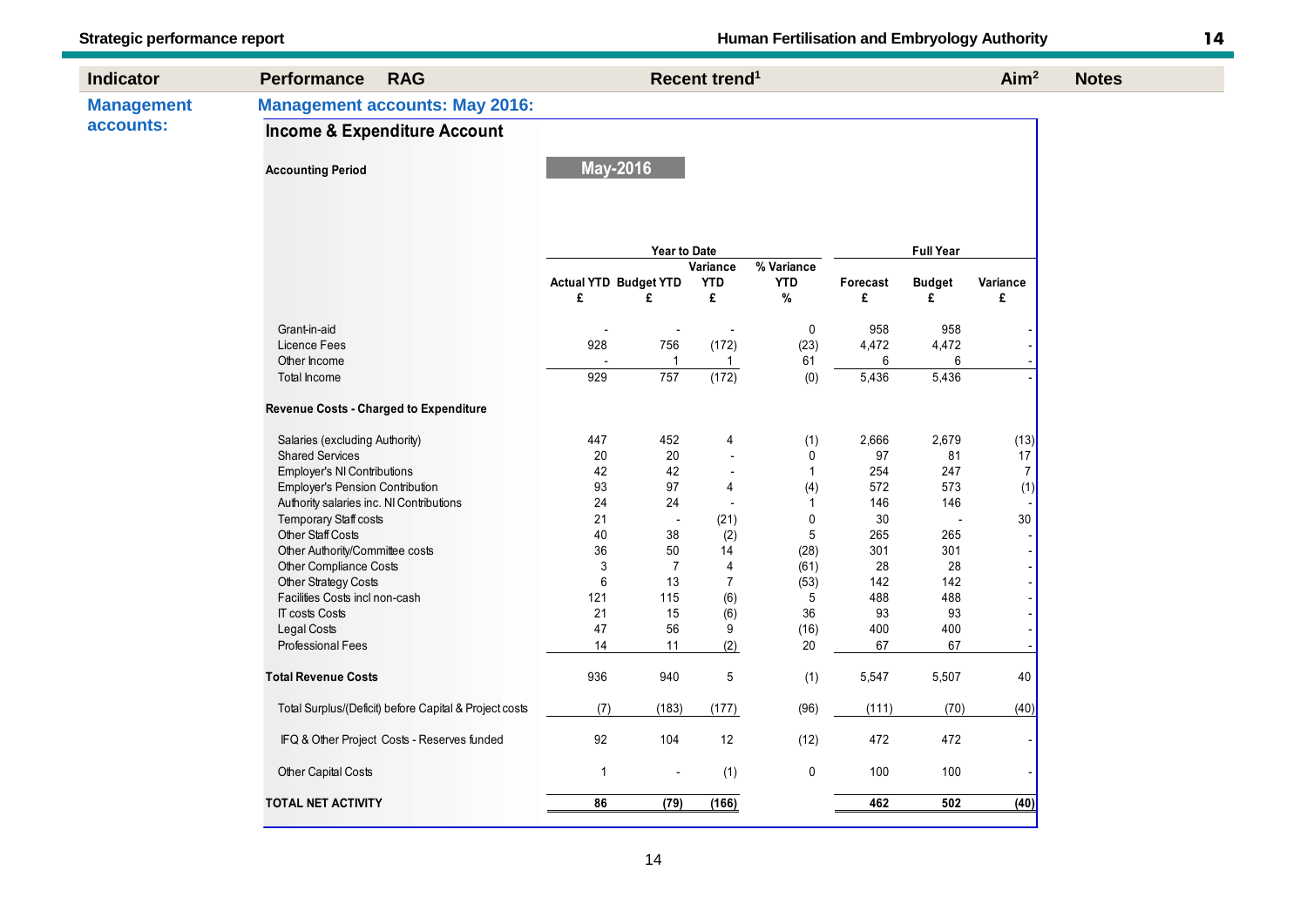| <b>Indicator</b> | <b>Performance</b><br><b>RAG</b>                                              |                                                                     | Recent trend <sup>1</sup> |                     |                |                         |          | Aim <sup>2</sup> | <b>Notes</b>                            |
|------------------|-------------------------------------------------------------------------------|---------------------------------------------------------------------|---------------------------|---------------------|----------------|-------------------------|----------|------------------|-----------------------------------------|
|                  | <b>Management accounts: June 2016:</b>                                        |                                                                     |                           |                     |                |                         |          |                  |                                         |
|                  | <b>Income &amp; Expenditure Account</b>                                       | <b>Jun-2016</b>                                                     |                           |                     |                |                         |          |                  |                                         |
|                  | <b>Accounting Period</b><br><b>Cost Centre Name</b><br><b>Department Name</b> | Period 3 16-17<br><b>All Cost Centres</b><br><b>All Departments</b> |                           |                     |                |                         |          |                  |                                         |
|                  |                                                                               |                                                                     | Year to Date              |                     |                | <b>Uncommitted</b>      |          | <b>Full Year</b> |                                         |
|                  |                                                                               |                                                                     |                           | Variance % Variance |                |                         |          |                  |                                         |
|                  |                                                                               | <b>Actual YTD Budget YTD</b>                                        |                           | <b>YTD</b>          | <b>YTD</b>     | <b>Bal for the Year</b> | Forecast | <b>Budget</b>    | Variance                                |
|                  |                                                                               | £                                                                   | £                         | £                   | $\%$           | £                       | £        | £                | £                                       |
|                  | Grant-in-aid                                                                  | 234                                                                 | 235                       | (1)                 | (0)            | 719                     | 953      | 958              | (5)                                     |
|                  | Licence Fees                                                                  | 1,380                                                               | 1,118                     | 262                 | 23             | 3,542                   | 4,922    | 4,472            | 450                                     |
|                  | Other Income                                                                  | $\overline{1}$                                                      | $\overline{2}$            | (0)                 | (18)           | 5                       | 6        | 6                |                                         |
|                  | Total Income                                                                  | 1,615                                                               | 1,354                     | 262                 | 19             | 4,266                   | 5,881    | 5,436            | 445                                     |
|                  | Revenue Costs - Charged to Expenditure                                        |                                                                     |                           |                     |                |                         |          |                  |                                         |
|                  | Salaries (excluding Authority)                                                | 667                                                                 | 677                       | $\boldsymbol{9}$    | (1)            | 2,000                   | 2,668    | 2,679            | (11)                                    |
|                  | <b>Shared Services</b>                                                        | 26                                                                  | 26                        | (0)                 | 0              | 71                      | 97       | 81               | 17                                      |
|                  | Employer's NI Contributions                                                   | 65                                                                  | 62                        | (3)                 | $\overline{4}$ | 190                     | 255      | 247              | $\overline{7}$                          |
|                  | <b>Employer's Pension Contribution</b>                                        | 140                                                                 | 145                       | 5                   | (3)            | 429                     | 569      | 573              | $\overset{(3)}{0}$                      |
|                  | Authority salaries inc. NI Contributions                                      | 37                                                                  | 36                        | (0)                 | $\overline{1}$ | 109                     | 146      | 146              |                                         |
|                  | <b>Temporary Staff costs</b>                                                  | 32                                                                  | $\overline{a}$            | (32)                |                | 55                      | 55       |                  | 55                                      |
|                  | <b>Other Staff Costs</b>                                                      | 59                                                                  | 57                        | (0)                 | $\mathbf{1}$   | 193                     | 252      | 265              | (13)                                    |
|                  | Other Authority/Committee costs                                               | 56                                                                  | 75                        | 19                  | (25)           | 237                     | 294      | 301              | (8)                                     |
|                  | Other Compliance Costs                                                        | 5                                                                   | 9                         | $\overline{4}$      | (47)           | 18                      | 22       | 28               | (5)                                     |
|                  | Other Strategy Costs                                                          | 12                                                                  | 23                        | 11                  | (47)           | 123                     | 135      | 142              | $\begin{array}{c} (7) \\ 5 \end{array}$ |
|                  | Facilities Costs incl non-cash                                                | 181                                                                 | 152                       | (29)                | 19             | 310                     | 492      | 488              |                                         |
|                  | <b>IT costs Costs</b>                                                         | 28                                                                  | 23                        | (5)                 | 21             | 61                      | 89       | 93               | (4)                                     |
|                  | Legal Costs                                                                   | 206                                                                 | 88                        | (118)               | 135            | 390                     | 596      | 400              | 196                                     |
|                  | <b>Professional Fees</b>                                                      | 19                                                                  | 17                        | (2)                 | 14             | 47                      | 67       | 67               |                                         |
|                  | <b>Total Revenue Costs</b>                                                    | 1,533                                                               | 1,391                     | (141)               | 10             | 4,235                   | 5,737    | 5,507            | 230                                     |
|                  | Total Surplus/(Deficit) before Capital & Project costs                        | 82                                                                  | (37)                      | 403                 | 1,074          | 32                      | 144      | (70)             | 215                                     |
|                  | IFQ & Other Project Costs - Reserves funded                                   | 226                                                                 | 343                       | 117                 | (34)           | 342                     | 567      | 477              | $90\,$                                  |
|                  | Other Capital Costs                                                           | $\mathbf{1}$                                                        | $\overline{\phantom{a}}$  | (1)                 |                | 99                      | 100      | 100              |                                         |
|                  | TOTAL NET ACTIVITY                                                            | (146)                                                               | (380)                     | 288                 |                | 472                     | 812      | 507              | 305                                     |
|                  |                                                                               |                                                                     |                           |                     |                |                         |          |                  |                                         |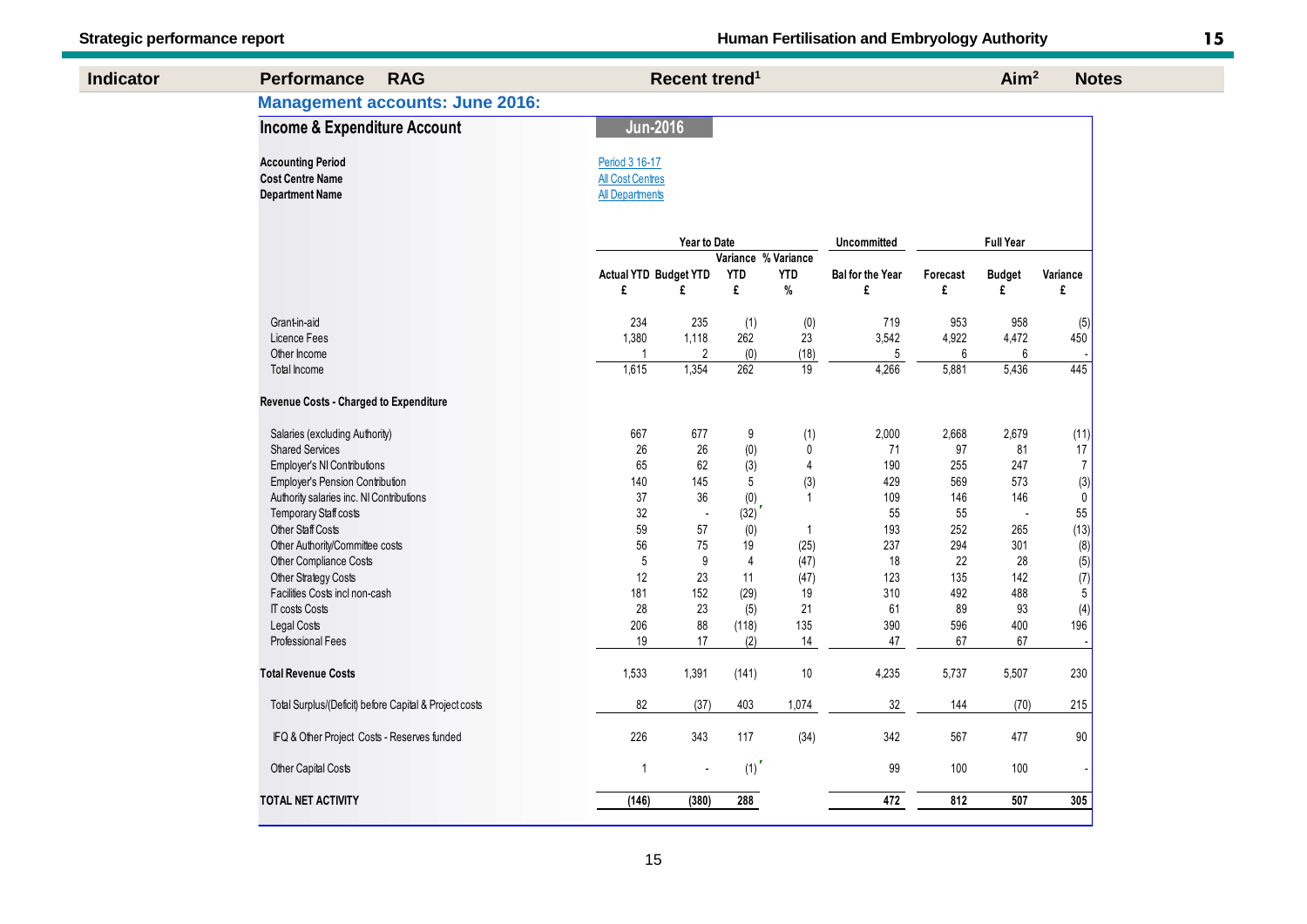16

#### **Commentary: Summarised management accounts – commentary May 2016**

#### **Income**

As of 31 May (month 2) of the 2016/17 business year, we have seen a positive variance against our budget of £172k. Our treatment fees are above that expected and it is possible it relates to new clinics coming on line and the increase in treatment fee by £5 approved by HMT early this year.

#### **Expenditure**

At the end of May the accounts show that we have underspent against budget by £5k or 1%. It is too early in the year to analyse in detail where these underspends are, however there are key areas which are overspending. These are; facilities costs (£6k) which relates to archiving work undertaken, (£5.6k) within IT and (£2k) within professional fees.

#### **IfQ and other project costs**

IfQ is underspent against budget by £12k or 12%. The costs for IfQ will be reviewed each quarter as we progress towards final build of its components with a view to capitalising them at year end which will impact positively on the Income and Expenditure account.

Last year we transferred over £400k of cost of IfQ to Assets under Construction, it is expected that a similar figure will be capitalised at year end subject to review.

#### **Summarised management accounts – commentary June 2016**

#### **Income**

At the end of Q1 (30 June) we have a YTD variance on Treatment fee income of 23% (£262k more than budget). Q1's income relates to treatment fees billed in April and May and an accrual based on data from our billing system for June's treatments. We have now undertaken a detailed analysis of treatment cycles over the last three years to assess whether there is a pattern to clinics reporting. A conservative adjustment has been factored into the yearend forecast figure of £450k but it could be higher. We continue to monitor and update our analysis to ensure we capture figures that are as accurate as our data allows.

#### **Expenditure**

Year to date expenditure is currently £141k (15%) above budget. The main areas of overspend are within Legal £118k or 35% over budget. This over spend is due to accruing for costs relating to number of litigations and a compensation payment (£116k which is yet to be confirmed). Our facilities costs are slightly up against budget due to charges from CQC for occupation costs for April and May which are the final rental charges payable at the end of our lease.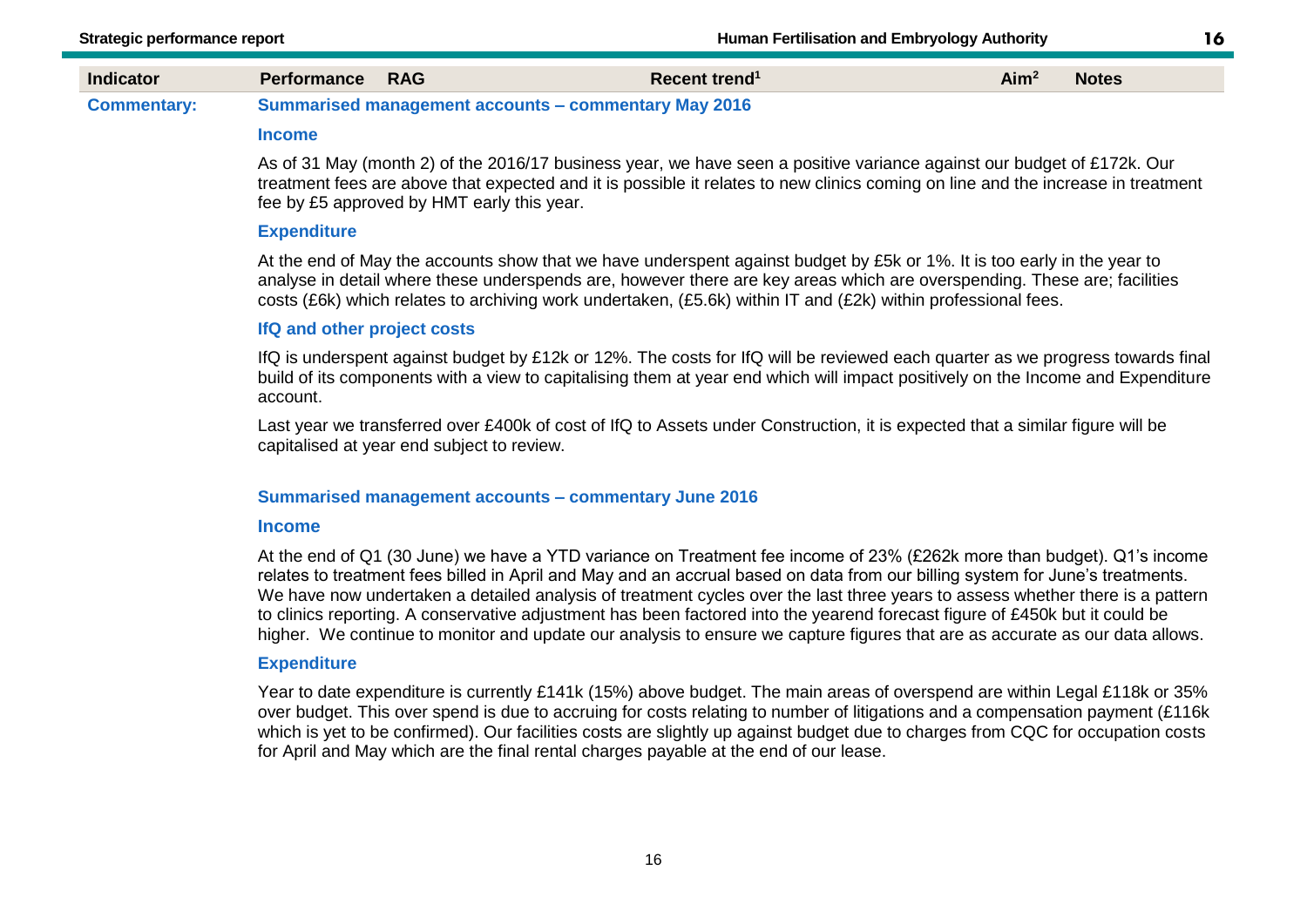$17<sub>2</sub>$ 

| Indicator | <b>RAG</b><br>ormance                                                                       | Recent trend | Aim <sup>2</sup><br><b>Notes</b> |
|-----------|---------------------------------------------------------------------------------------------|--------------|----------------------------------|
|           | $\mathbf{R} \mathbf{C}$ and $\mathbf{C}$ and $\mathbf{C}$ are some function of $\mathbf{C}$ |              |                                  |

#### **IfQ and other project costs**

IfQ is currently under spending against budget by 34%. Year to date and forecast to overspend by 19% at year-end in line with extra budget agreed by SMT. The costs for IfQ will be reviewed each quarter as we progress towards final build of its components with a view to capitalising them at year end which will impact positively on the Income and Expenditure account.

Overall we are forecasting an over-spend against budget of £230k, however this does include IfQ. It is expected that on capitalisation of IfQ and a tight control of legal spend we could end the year on a positive note.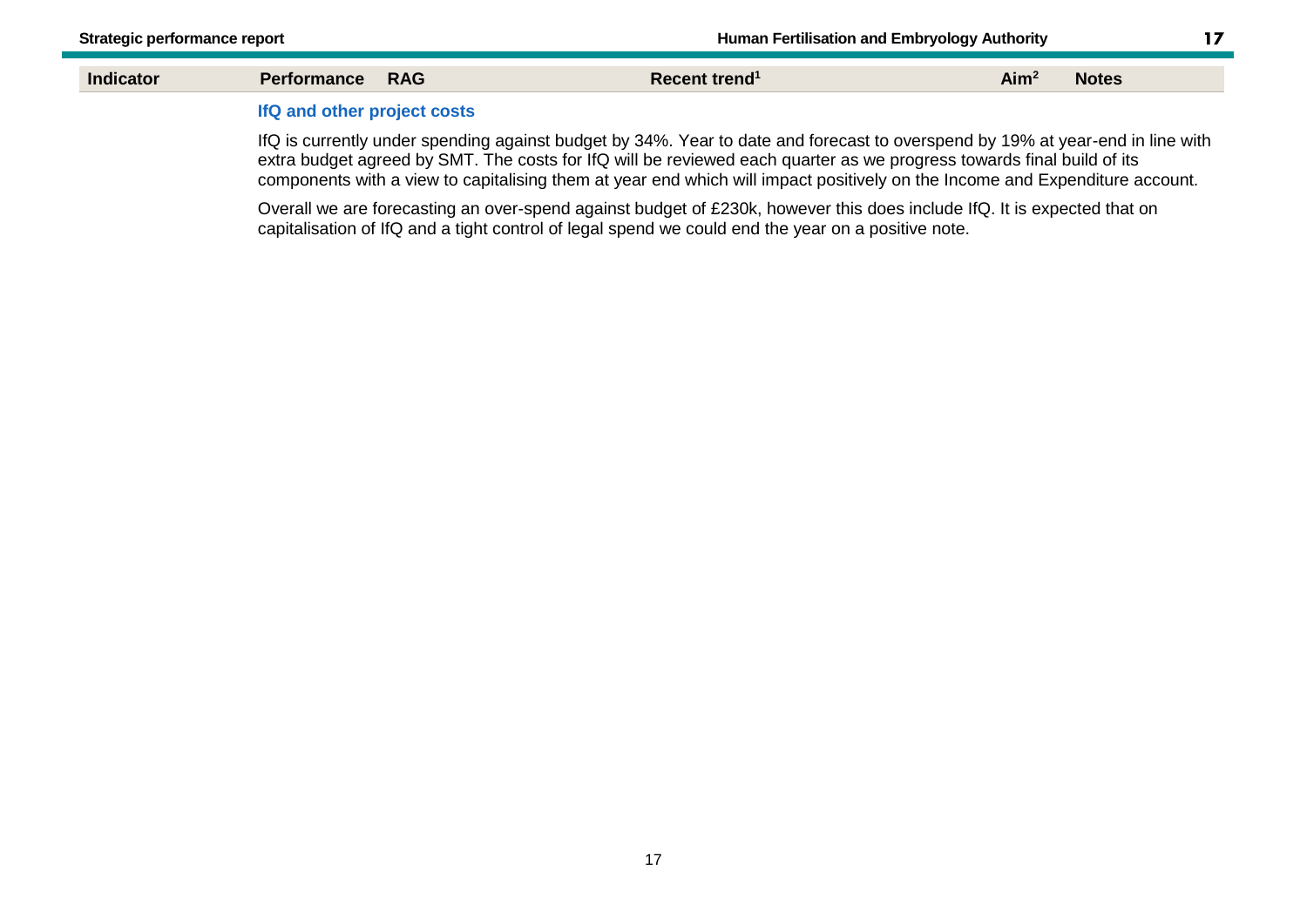| Frequency /<br>trigger point                                      | <b>Metric</b>                                                                                                                                            | <b>Purpose</b>                            | <b>Latest status:</b>                                                                                                                                                                                                                                                                                                                                                                                                                                                                                                                                                                                                                                                                                                                                                                                                                                                                                                                                                                                                                                                                                                                                                                                                                                                                                                                                                                                                                                                                                                               |
|-------------------------------------------------------------------|----------------------------------------------------------------------------------------------------------------------------------------------------------|-------------------------------------------|-------------------------------------------------------------------------------------------------------------------------------------------------------------------------------------------------------------------------------------------------------------------------------------------------------------------------------------------------------------------------------------------------------------------------------------------------------------------------------------------------------------------------------------------------------------------------------------------------------------------------------------------------------------------------------------------------------------------------------------------------------------------------------------------------------------------------------------------------------------------------------------------------------------------------------------------------------------------------------------------------------------------------------------------------------------------------------------------------------------------------------------------------------------------------------------------------------------------------------------------------------------------------------------------------------------------------------------------------------------------------------------------------------------------------------------------------------------------------------------------------------------------------------------|
| At programme<br>set-up / major<br>reorganisation /<br>new tranche | MSP health<br>check overall<br>score achieved /<br>maximum score<br>as a %                                                                               | Is the<br>programme set<br>up to deliver? | June update:<br>The MSP health check has been completed with the final report circulated to the IfQ programme<br>board. More work is to be scheduled in order to comply with the original health check assurance<br>agreed by CMG especially on the IS side.                                                                                                                                                                                                                                                                                                                                                                                                                                                                                                                                                                                                                                                                                                                                                                                                                                                                                                                                                                                                                                                                                                                                                                                                                                                                        |
| Monthly                                                           | Timescales: we<br>changed the<br>burndown chart<br>showing<br>remaining<br>estimate of work<br>to a chart<br>showing<br>percentage of<br>works complete. | Is there scope<br>creep/over-<br>run?     | June update:<br>The programme team continued to press towards releasing both the website and clinic portal to<br>public beta, throughout June. This involved addressing a number of bugs on the website related to<br>data quality, to ensure our data was being presented correctly. On the Clinic Portal, the focus was<br>around ensuring the correct user access privileges and security measures were in place in advance<br>of sending login credentials to centres. In addition, significant bugs were discovered around the<br>performance charts on the portal, that required attention prior to release to public beta.<br>Following approval, Release 2 work was progressed throughout June with the team finalising the<br>development environment architecture and commencing work on prototype for EDI. The first few<br>weeks of R2 EDI prototype work are focused on building a system that allows basic information to<br>be entered about <i>people</i> – participants, donors and partners.<br>The below charts provide weighted data on the work completed for both website and CP. The data<br>includes all the features completed on each project for front end, back end design and API related<br>work. The weighting takes into consideration the level of complexity for each feature to calculate the<br>percentage complete. It should be noted that each is completed by the product team for that<br>product, so there isn't an objective measure of completion between the two $-$ for this measure. |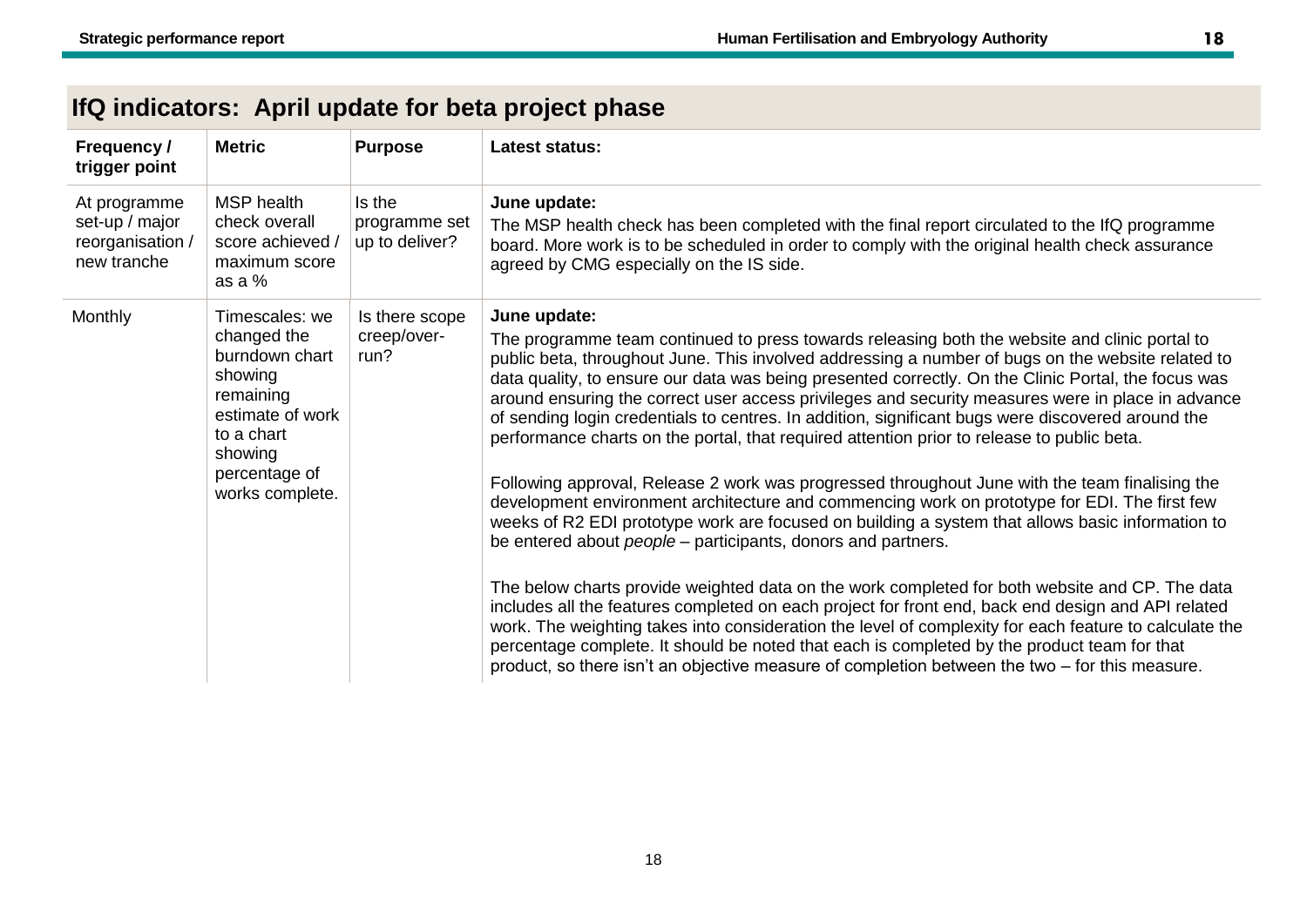| <b>Frequency /</b><br>trigger point | <b>Metric</b>                                                                                                                                           | <b>Purpose</b>                                  | <b>Latest status:</b>                                                                                                                                                                                                                                                                                                                                                                                                                                                                                                                                                                                                                                            |
|-------------------------------------|---------------------------------------------------------------------------------------------------------------------------------------------------------|-------------------------------------------------|------------------------------------------------------------------------------------------------------------------------------------------------------------------------------------------------------------------------------------------------------------------------------------------------------------------------------------------------------------------------------------------------------------------------------------------------------------------------------------------------------------------------------------------------------------------------------------------------------------------------------------------------------------------|
|                                     |                                                                                                                                                         |                                                 | Percent Complete - Website R1<br>Percent Complete - Clinic Portal R1<br>to June 2016<br>to June 2016<br>100%<br>100%<br>80%<br>80%<br>60%<br>60%<br>40%<br>40%<br>20%<br>20%<br>0%<br>$0\%$<br>Total<br>Total<br>Total<br>Total<br>Total<br>Total<br>Total<br>Total<br>Total<br>Total<br>Total<br>Total<br><b>Beta</b><br><b>Beta</b><br><b>Beta</b><br><b>Beta</b><br><b>Beta</b><br><b>Beta</b><br><b>Beta</b><br>Beta<br><b>Beta</b><br><b>Beta</b><br><b>Beta</b><br><b>Beta</b><br>Sprint<br>Sprint<br>Sprint<br>Sprint<br>Sprint<br>Sprint<br>Sprint Sprint Sprint Sprint Sprint Sprint<br>3.<br>6<br>7<br>10<br>13<br>4<br>3<br>6<br>13<br>10<br>$\Delta$ |
| Monthly                             | Resource<br>usage: The total<br>number of days<br><b>Reading Room</b><br>are contracted<br>to provide, vs<br>the number of<br>days consumed<br>to date. | To monitor the<br>rate of<br>resource<br>usage. | June update:<br>The below graph shows days consumed by sprint, against a pro-rata trend of those days divided<br>equally by the number of sprints in beta. We have largely exceeded the number of days allocated for<br>beta. Due to the nature of the capped time and resource contract with Reading Room, they are<br>contractually required to continue building the beta product at their own cost.                                                                                                                                                                                                                                                          |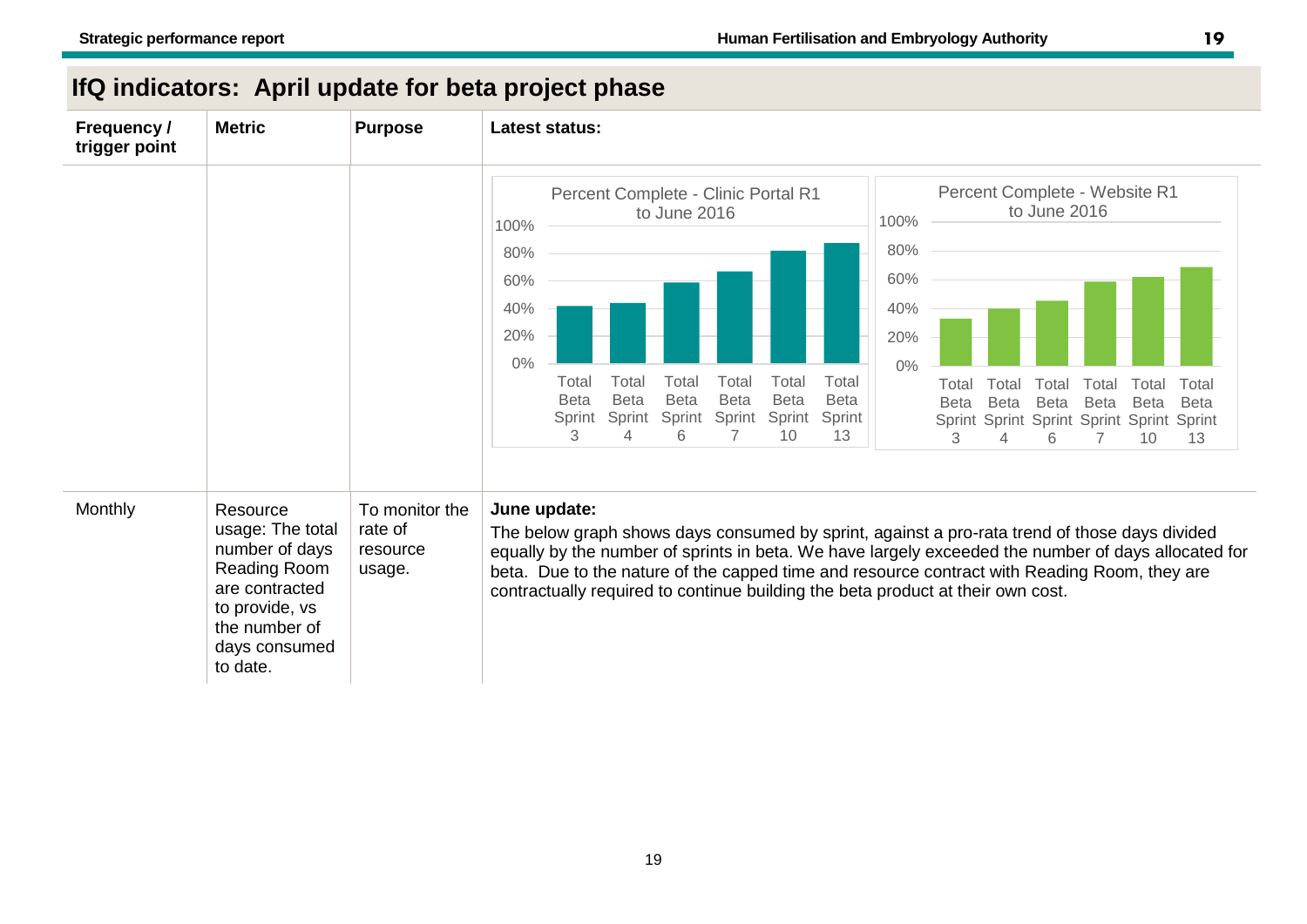| <b>Frequency /</b><br>trigger point | <b>Metric</b> | <b>Purpose</b> | Latest status:                                                                                                                                                                                                                                                                                                                                                                                        |
|-------------------------------------|---------------|----------------|-------------------------------------------------------------------------------------------------------------------------------------------------------------------------------------------------------------------------------------------------------------------------------------------------------------------------------------------------------------------------------------------------------|
|                                     |               |                | Reading Room Resource beta Burndown Chart (Days)<br>400                                                                                                                                                                                                                                                                                                                                               |
|                                     |               |                | 345<br>350<br>299<br>300<br>257<br>247<br>236<br>250<br>214<br>215<br>193<br>200<br>174<br>171<br>150<br>129<br>129<br>150<br>107<br>97<br>86<br>100<br> 64 <br>$rac{59}{1}43$<br>50<br>2021<br>$\mathbf 0$<br>Sprint 1 Sprint 2 Sprint 3 Sprint 4 Sprint 5 Sprint 6 Sprint 7 Sprint 8 Sprint 9 Sprint<br>Sprint<br>Sprint<br>12<br>11<br>10<br>■ Cumulative days consumed<br>Available days pro-rata |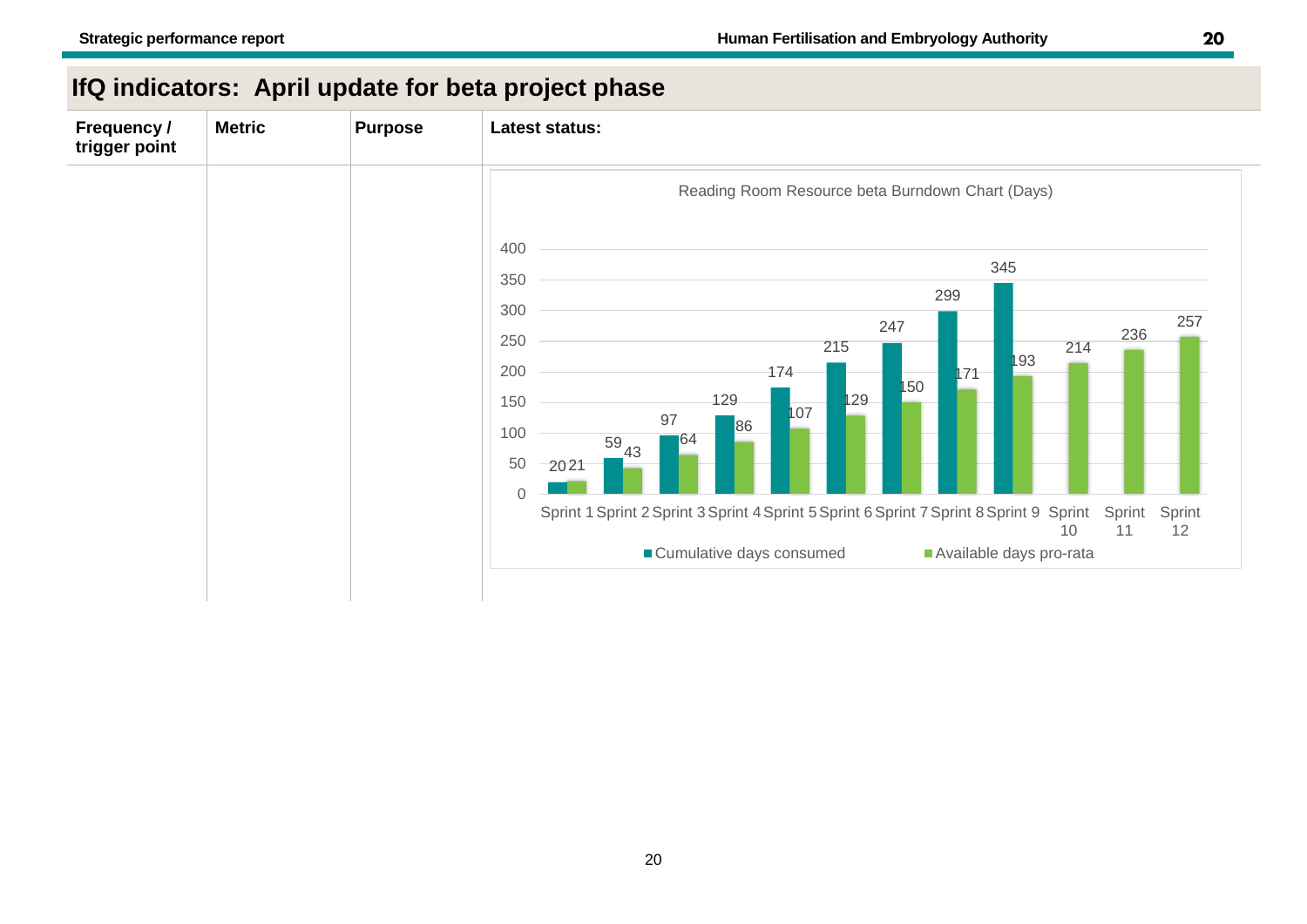| Frequency /<br>trigger point | <b>Metric</b>                                                               | <b>Purpose</b>                                         | Latest status:                                                                                                                                                                                                                                                                                    |
|------------------------------|-----------------------------------------------------------------------------|--------------------------------------------------------|---------------------------------------------------------------------------------------------------------------------------------------------------------------------------------------------------------------------------------------------------------------------------------------------------|
| Monthly                      | Cost: earned<br>value (%<br>complete *<br>estimated spend<br>at completion) | Is the spend<br>in line with<br>milestone<br>delivery? | There are four things we can attribute value to: website and CaFC; Clinic Portal; the Register and<br>internal systems; defined dataset, discovery, stakeholder engagement etc. 25% of the value of the<br>1.8M programme cost at completion has been attributed to each project.<br>June update: |
|                              |                                                                             |                                                        | A slight gap between the earned value and spend to date is to be noted, although we should<br>consider that the spend to date take into consideration RR beta cost which in reality has not been<br>spent yet.                                                                                    |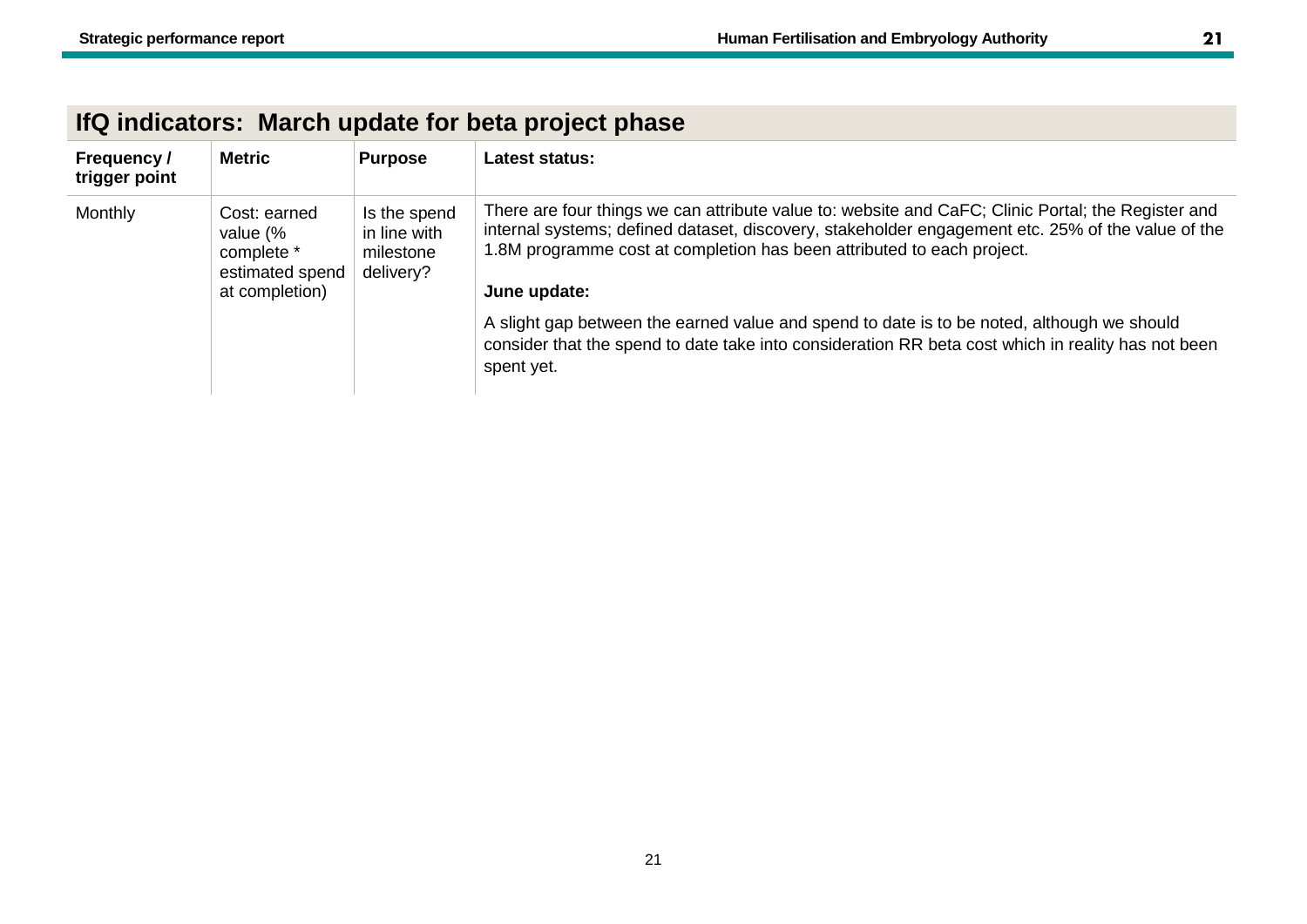| Frequency /<br>trigger point | <b>Metric</b>                                                                                                                                         | <b>Purpose</b>                                                                     | <b>Latest status:</b>                                                                                                                                                                                                                                                                                                                                                                                                                                                                                                                                                                                                                                                         |  |
|------------------------------|-------------------------------------------------------------------------------------------------------------------------------------------------------|------------------------------------------------------------------------------------|-------------------------------------------------------------------------------------------------------------------------------------------------------------------------------------------------------------------------------------------------------------------------------------------------------------------------------------------------------------------------------------------------------------------------------------------------------------------------------------------------------------------------------------------------------------------------------------------------------------------------------------------------------------------------------|--|
|                              |                                                                                                                                                       |                                                                                    | 100.0%<br>87.9%                                                                                                                                                                                                                                                                                                                                                                                                                                                                                                                                                                                                                                                               |  |
|                              |                                                                                                                                                       |                                                                                    | 90.0%<br>80.0%<br>74.1%<br>75.0%<br>79.3%<br>64.8%<br>67.0%<br>75.0%<br>70.0%<br>71.3%<br>61.3%<br>65.0%<br>60.0%<br>50.0%<br>53.8%<br>47.5%                                                                                                                                                                                                                                                                                                                                                                                                                                                                                                                                  |  |
|                              |                                                                                                                                                       |                                                                                    | 40.0%<br>30.0%<br>20.0%<br>10.0%<br>0.0%<br>$Jan-16$<br>Feb-16<br>Mar-16<br>Apr-16<br>May-16<br>$Jun-16$                                                                                                                                                                                                                                                                                                                                                                                                                                                                                                                                                                      |  |
|                              |                                                                                                                                                       |                                                                                    | Earned Value Spend to date                                                                                                                                                                                                                                                                                                                                                                                                                                                                                                                                                                                                                                                    |  |
| Monthly                      | Stakeholder<br>engagement:<br>combined<br>stakeholder<br>engagement<br>score (internal<br>plus external<br>stakeholder<br>events or<br>communications | Are we<br>keeping<br>stakeholders<br>with us? Is it<br>getting better<br>or worse? | May - The professional stakeholder group met in May and also the multiple births stakeholder<br>group. The product owners for the website and clinic portal gave presentations to the professional<br>stakeholder group. At the multiple births stakeholder group the website product owners and<br>content write talked the group through the proposal to transfer the content of the one at a time<br>website to the new HFEA website for the patient information and to clinic portal for the<br>professionals information. This was agreed by the group so will be implemented over the coming<br>months. There was a show and tell session<br>Total combined score $=$ 4 |  |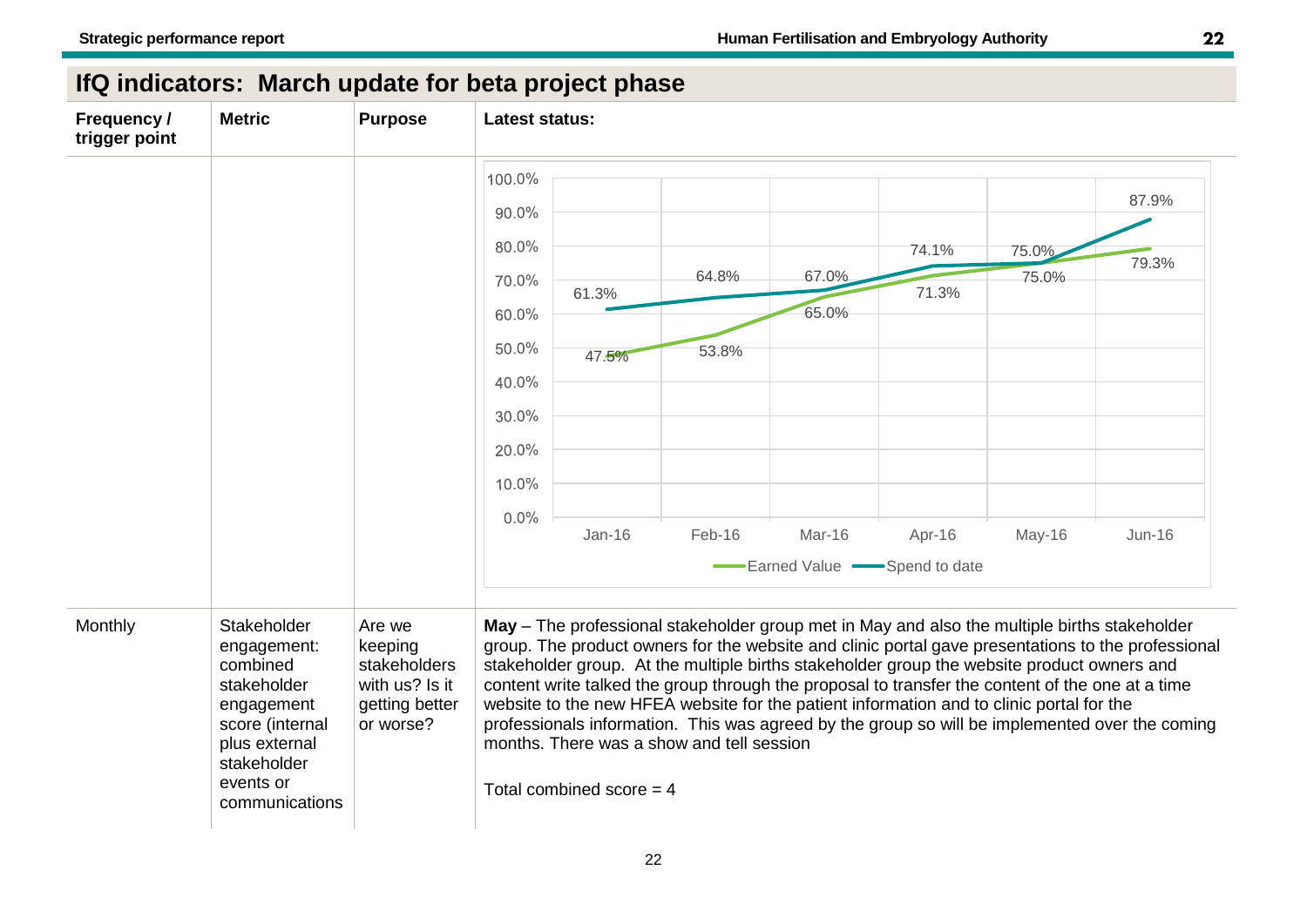| Frequency /<br>trigger point | <b>Metric</b>                                  | <b>Purpose</b>                                                                                          | <b>Latest status:</b>                                                                                                                                                                                                                                                                                                                                                                  |
|------------------------------|------------------------------------------------|---------------------------------------------------------------------------------------------------------|----------------------------------------------------------------------------------------------------------------------------------------------------------------------------------------------------------------------------------------------------------------------------------------------------------------------------------------------------------------------------------------|
|                              |                                                |                                                                                                         | June - In June the IfQ stakeholder group met and were shown the products that had been<br>developed in preparation for public beta. This was the only stakeholder engagement.<br>Total combined score $= 1$                                                                                                                                                                            |
| Monthly                      | Risks: sum of<br>risk scores<br>$(L \times I)$ | Is overall risk<br>getting worse<br>or better<br>(could<br>identify death<br>by a<br>thousand<br>cuts)? | June update:<br>The below line graph represents the overall IfQ risk score, which combines the perceived impact<br>and likelihood of the current risks on hand each month. The overall risk score for the IfQ<br>Programme has increased this month mainly due to the remaining beta phase and the potential<br>impact on R2 progress.<br>140<br>119<br>120<br>117<br>120<br>100<br>80 |
|                              |                                                |                                                                                                         | 46<br>60<br>35<br>33<br>32<br>40<br>20<br>0<br>Mar-16<br>Apr-16<br>$May-16$<br>Jun-16<br>•Inherent Risk Score ——Residual Risk Score                                                                                                                                                                                                                                                    |